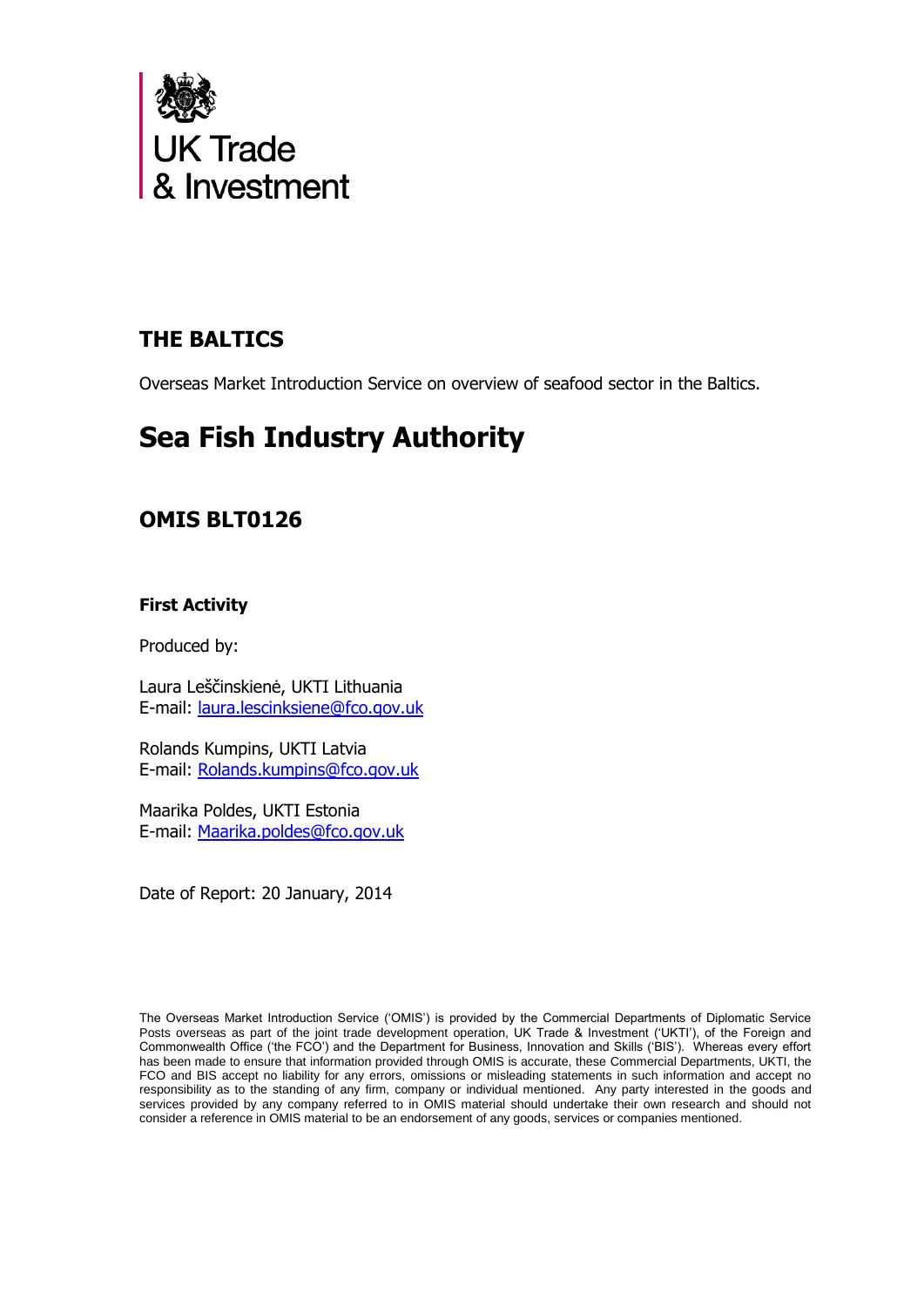

# **CONTENTS**

| 1 <sub>1</sub> |  |
|----------------|--|
| 1.1.           |  |
| 1.1.1.         |  |
| 1.1.2.         |  |
| 1.1.3.         |  |
| 1.2.           |  |
|                |  |
|                |  |
|                |  |
| 1.3.           |  |
|                |  |
|                |  |
|                |  |
| 1.4.           |  |
|                |  |
|                |  |
|                |  |
| 2.             |  |
| 2.1.           |  |
|                |  |
|                |  |
|                |  |
|                |  |
|                |  |
|                |  |
|                |  |
|                |  |
|                |  |
|                |  |
|                |  |
|                |  |
|                |  |
|                |  |
|                |  |
|                |  |
|                |  |
|                |  |
|                |  |

- Where a space has been provided for information but this is not filled (for instance the number of employees of a company), regrettably it has not been possible for the Embassy to find the relevant detail.
- UK Trade & Investment and its sponsoring Departments accept no responsibility for and do not guarantee the standing of any organisation or individual mentioned in this report.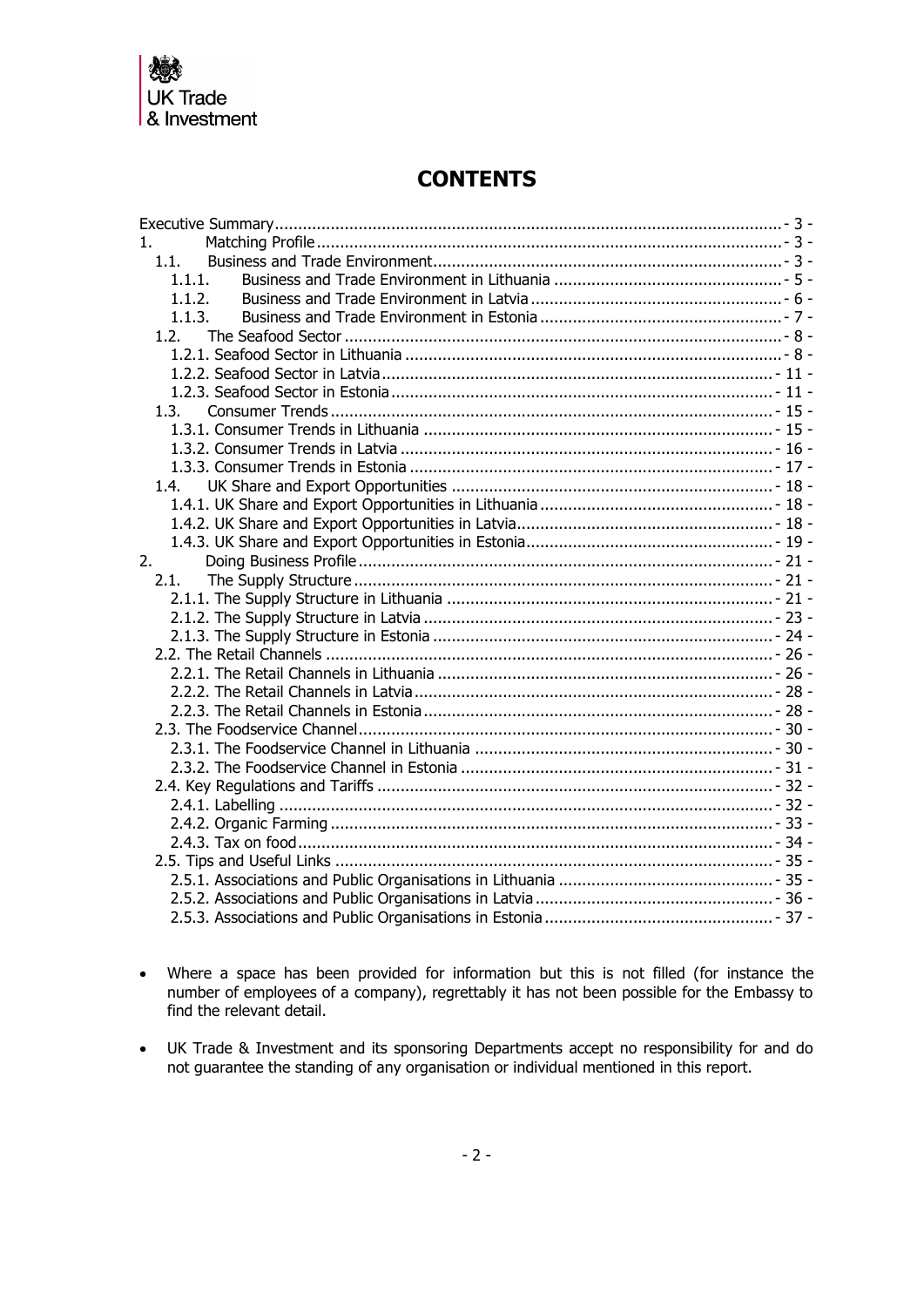

# <span id="page-2-0"></span>**EXECUTIVE SUMMARY**

### **Summary of the Enquiry**

It was agreed that UK Trade & Investment Baltics team would provide Seafish with the following information on the Baltics market:

Matching Profile, including:

- Business and trade environment;
- The seafood sector;
- Consumer trends;
- UK share and export opportunities.

Doing Business Profile, including:

- The supply structure:
- $-$  Retail Channels;
- Foodservice channel:
- Key regulations and tariffs;
- $-$  Tips and useful links.

#### **Methodology**

UK Trade & Investment has prepared this report using information obtained on a selective basis from the following sources: Business Directories; Internet research; Trade publications; Trade associations, governmental agencies and other relevant organisations; Industry contacts; Office of Statistics.

# <span id="page-2-1"></span>**1. Matching Profile**

# <span id="page-2-2"></span>**1.1. Business and Trade Environment**

|                                          | <b>Lithuania</b>                                                | Latvia                            | <b>Estonia</b>                                                            |
|------------------------------------------|-----------------------------------------------------------------|-----------------------------------|---------------------------------------------------------------------------|
| Population (in the beginning<br>of 2013) | 2 971 905                                                       | 2 023 800                         | 1 280 000                                                                 |
| Land area                                | 65 300 km <sup>2</sup>                                          | 64 573 km <sup>2</sup>            | 45,227 km <sup>2</sup>                                                    |
| Inhabitants per sq. km                   | 45.5                                                            | 31.3                              | Estonia is among the<br>least densely populated<br>countries in the world |
| Number of households                     | 1.27 million                                                    | 822 thousand                      | 600 thousand                                                              |
| Capital                                  | Vilnius                                                         | Riga                              | Tallinn                                                                   |
| Other main cities                        | Klaipėda,<br>Kaunas,<br>Šiauliai, Panevėžys                     | Daugavpils, Liepaja,<br>Ventspils | Tartu, Pärnu, Narva                                                       |
| Language                                 | Lithuanian                                                      | Latvian                           | Estonian                                                                  |
| Main Religion                            | Catholism                                                       | Catholism/Lutheran/Ort<br>hodox   | Lutheran                                                                  |
| Currency                                 | Lithuanian<br>Litas,<br>pegged to Euro: 1 EUR<br>$= 3.4528$ LTL | Euro                              | Euro                                                                      |
| GDP at current prices, 2012              | 32.9 billion EUR                                                | 21.9 billion EUR                  | 17.4 billion EUR                                                          |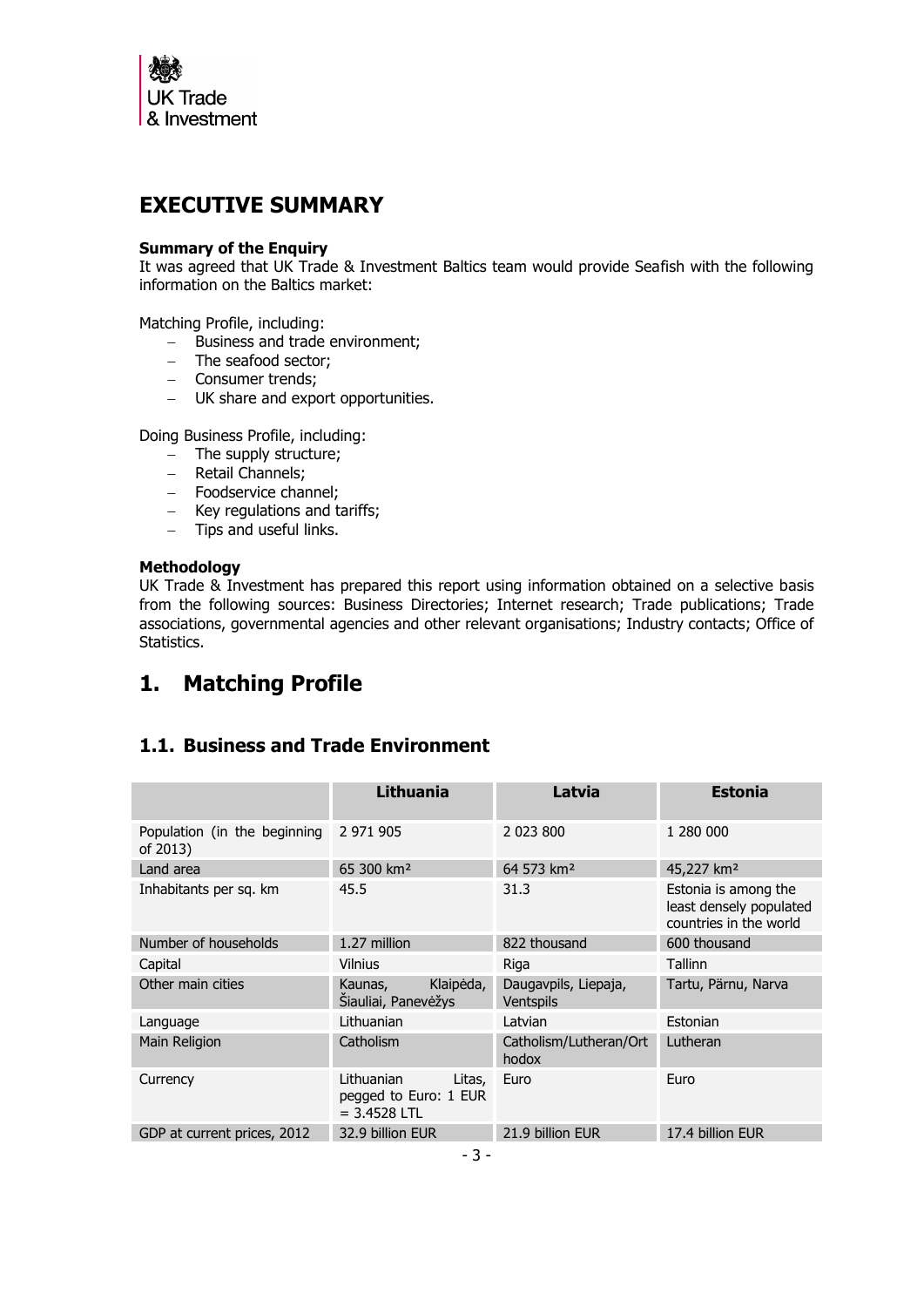

| GDP growth (annual), 2012             | 3.7%                                                                | $4.2\%$                                                                  | $3.9\%$                                                                  |
|---------------------------------------|---------------------------------------------------------------------|--------------------------------------------------------------------------|--------------------------------------------------------------------------|
| GDP per capita, 2012                  | 11,025 EUR                                                          | 10,821 EUR                                                               | 9,500 EUR                                                                |
| Annual inflation, 2012                | $3.2\%$                                                             | $0.0\%$                                                                  | $3.7\%$                                                                  |
| Unemployment, as of 1<br>January 2014 | 11.1%                                                               | 9.5%                                                                     | 10.2%                                                                    |
| International status                  | of<br>the<br>Member<br>European Union (EU),<br>WTO, OECD, NATO      | Member of the<br>European Union (EU),<br>WTO, OECD, NATO and<br>Eurozone | Member of the<br>European Union (EU),<br>WTO, OECD, NATO and<br>Eurozone |
| Government type                       | Parliamentary<br>democracy                                          | Parliamentary<br>democracy                                               | Parliamentary<br>democracy                                               |
| Total imports, 2012                   | 24.8 billion EUR                                                    | 9.87 billion of EUR                                                      | 13.8 billion EUR                                                         |
| Total exports, 2012                   | 23,048 million EUR                                                  | 12.5 billion of EUR                                                      | 12.6 billion EUR                                                         |
| Top import countries, 2012            | Germany,<br>Russia,<br>Poland, Latvia,<br>the<br><b>Netherlands</b> | Lithuania,<br>Estonia,<br>Poland,<br>Germany,<br>Norway                  | Finland, Germany,<br>Sweden                                              |
| Top export countries, 2012            | Russia,<br>Latvia,<br>Germany,<br>Estonia,<br>Poland                | Lithuania, Estonia, EU,<br>Russia, Nordics                               | Sweden, Finland,<br>Russia                                               |

Source: Lithuanian Department of Statistics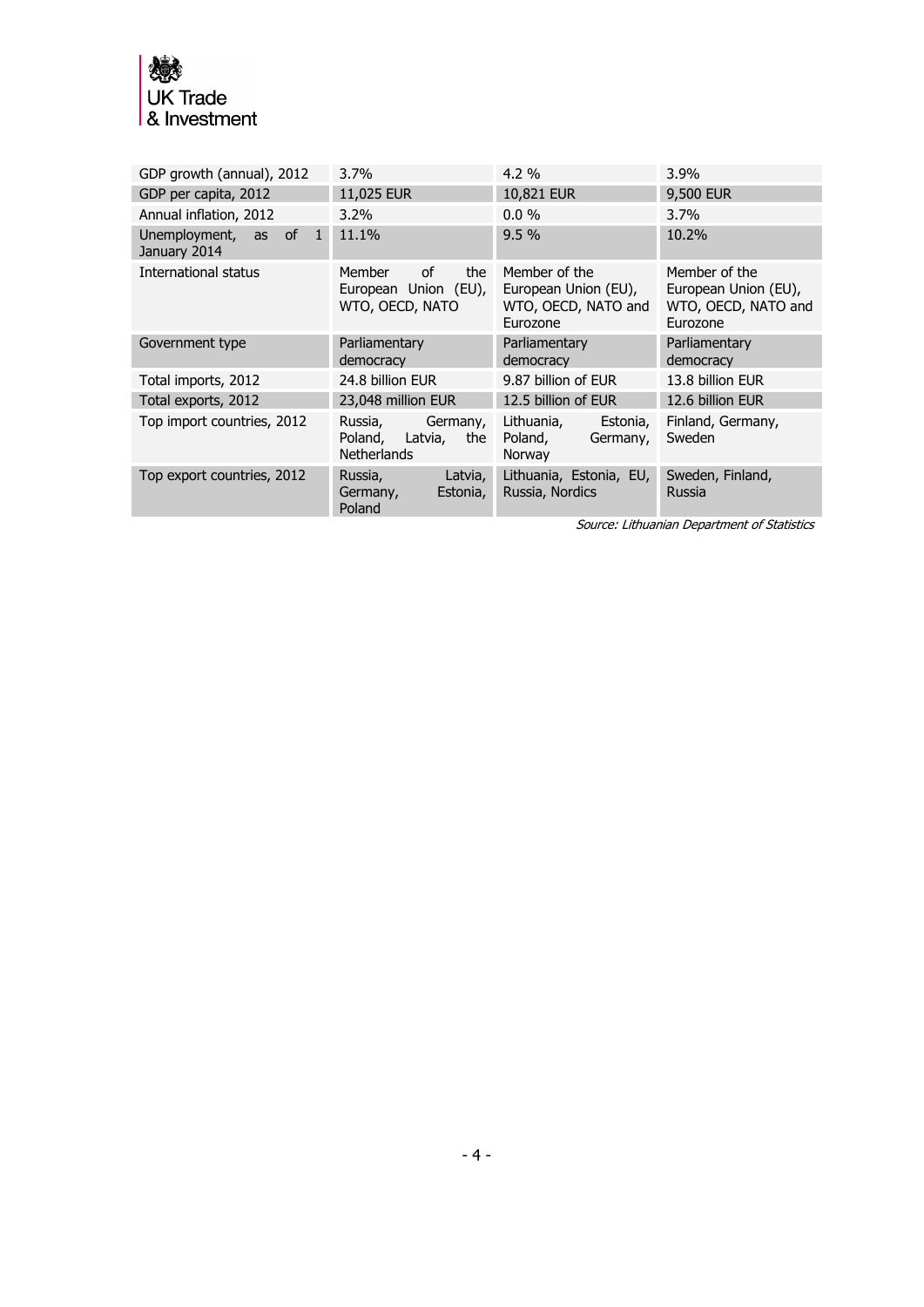

# <span id="page-4-0"></span>**1.1.1. Business and Trade Environment in Lithuania**

Sources: National Paying Agency [\(www.nma.lt\)](http://www.nma.lt/); Statistics Lithuania [\(www.stat.gov.lt\)](http://www.stat.gov.lt/); Bank of Lithuania [\(www.lb.lt\)](http://www.lb.lt/), Lithuanian Labour Exchange [\(www.ldb.lt\)](http://www.ldb.lt/)

Lithuania's economy is the largest of the three Baltic States. Even though the GDP per capita expressed in purchasing power standards is below the EU average by 28%, it has been rapidly growing over the last years making a positive impact on the standard of living, and subsequently the consumers' behaviour.

The Lithuanian economy has not escaped the global economic slowdown in 2009, however the country has managed to get out of recession rather quickly and currently is among the fastest growing economies in the EU: it grew by 3.7% in 2012 and is forecasted to grow by 2.8% in 2013 and 3.5% in 2014.

Average annual inflation in 2013 was at its lowest since 2008 and equalled 1.0%. It was mostly influenced by an increase in prices for air transportation, vegetables, electricity, real estate rent, cold water, tobacco products, fruits and berries; and decrease of prices for audio and video equipment, data processing equipment, coffee, tea, cacao, heating energy, solid fuel.

Due to economic slowdown unemployment rate started to increase in 2008 and reached 17.8% in 2010. As economy has been getting back on track, unemployment rate has also been decreasing and is forecasted to do so in the foreseeable future. As of 1 January 2014 unemployment rate in Lithuania was 11.1%.

Export has been the main drive out of recession for Lithuania. In 2012 exports from Lithuania grew by 14.5%, which was the best result over the last 20 years, and exceeded export levels in 2009 almost twice (by 95.6%). A significant increase in foreign trade has also been noticed between Lithuania and the UK when in 2012 exports from the UK to Lithuania grew by 40%, and imports from Lithuania to the UK grew by 36%. The UK is Lithuania's  $6<sup>th</sup>$  largest export market with exports worth 1.27 million EUR and Lithuania's  $12<sup>th</sup>$  largest import partner, with 2.07% market share or 475 million EUR of imports from the UK.

Main export goods from Lithuania include: mineral products (fuels and oils), chemical products (fertilizers, pharmaceutical products), plastics, machinery and mechanical appliances, electrical machinery and equipment, transport vehicles and their parts, food, beverages and tobacco products. Main groups of products imported to Lithuania include: mineral oil and fuels, machinery and mechanical appliances, electrical machinery, transport vehicles, base metals, food products, textiles.

Even though exports in 2013 were higher than in 2012, they were slowing down and domestic demand has started to play a more important role in economic expansion. Having accelerated in the beginning of 2013, domestic demand should continue to grow. Economic growth is particularly related to private consumption, which was affected by the improved financial situation of households due to an increase in labour and property income.<sup>1</sup>

Another important factor significantly influencing Lithuanian economy is the EU financial support, which in 2007-2013 reached 6.7 billion EUR. 54.71 million EUR of this amount was allocated for

<sup>-</sup>1 Source: Bank of Lithuania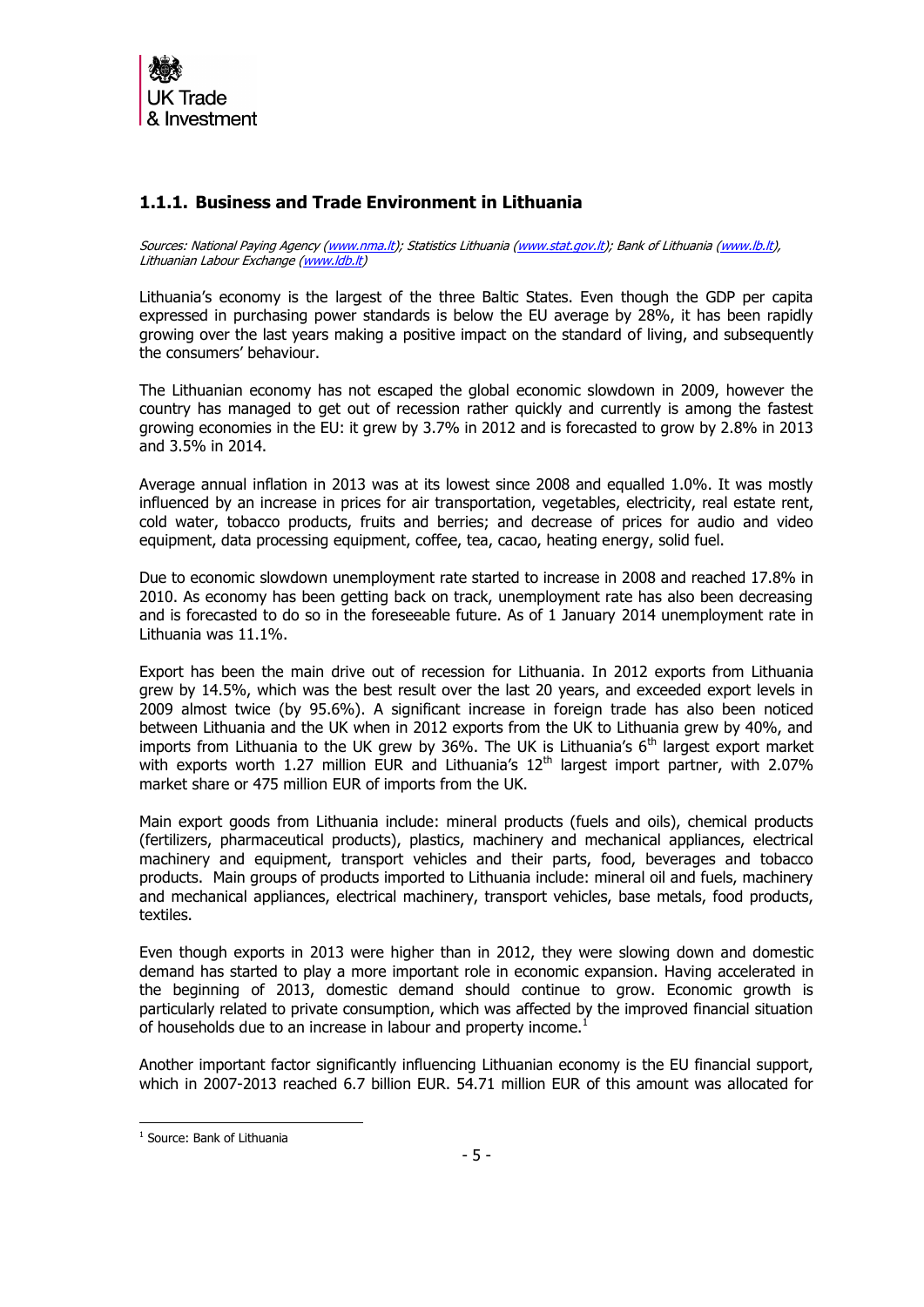

development and enhancement of the competitiveness of Lithuanian fisheries sector. The EU financial support for Lithuania in 2013-2020 will reach 6.8 billion EUR.

As of 30 June 2013, cumulative FDI in Lithuania amounted to EUR 12.3 billion. The largest investment in Lithuania was made by investors from the following countries: Sweden (22.5%), Poland (10.7%), Germany (10%), Netherlands (8.7%), and Norway (6.2% of the total FDI). The largest investment was made in manufacturing  $-$  24.6%, financial and insurance activities  $-$ 21.8%, real estate activities  $-$  12.3%, wholesale and retail trade, repair of motor vehicles and motorcycles  $-11\%$ , information and communication activities  $-9.4\%$  of the total FDI. In manufacturing, the largest investment was made in the manufacture of refined petroleum products, chemicals and chemical products (46.2% of the total FDI in manufacturing) and basic pharmaceutical products and pharmaceutical preparations —(13.2%).

As of 30 June 2013, Lithuanian cumulative DI abroad amounted to EUR 1.9 billion. The largest investment was made in the Netherlands  $-$  (23.7%), Estonia  $-$  (15%), Cyprus  $-$  (13.5%), Latvia— $(11.4\%)$ , and Poland — (7% of the total Lithuanian DI abroad). The largest investment abroad was made by Lithuanian enterprises in trade, repair of motor vehicles and motorcycles (13.6%), transportation and storage activities (9.2% of the total Lithuanian DI abroad).2

Around 67% of people in Lithuania live in urban areas. Lithuanians account for 84.0% of the total population, Russians -  $4.9\%$ , Poles  $-6.1\%$ . Vilnius is the capital and financial and commercial centre of Lithuania. Other major cities include Kaunas, Klaipėda, Šiauliai and Panevėžys. Klaipėda is an attractive seaport, connecting the main transportation corridors between the East and the West. Klaipėda State Seaport is the northernmost ice-free seaport in the Baltic sea.

# <span id="page-5-0"></span>**1.1.2. Business and Trade Environment in Latvia**

Latvia is located at the crossroads of northern and eastern Europe, on the East Coast of the Baltic Sea. The Republic of Latvia is bounded by Estonia to the north, Russia and Belarus to the east and Lithuania to the south, and has a maritime border with Sweden to the west. Other neighbouring countries include Finland, Poland and Germany. The strategic location of Latvia has been the major influence on the country's diverse historical and cultural experiences.

After rapid economic growth lasting for several years (in 2005-2007 average annual increase rate of GDP was nearly 11%), economy of Latvia went into recession. Recession in Latvian economy was greatly determined by processes of global financial crisis, which significantly decreased both Latvia's domestic and external demand.

The government has developed the *Economic Stabilization and Growth Revival Program of Latvia* (approved by the Saeima on December 12, 2008) in co-operation with the European Commission (EC) and International Monetary Fund (IMF), which have been providing structural changes for sustainable economic development in the future. The agreement with the EC and IMF also envisages appropriate attraction of financial resources in the amount of EUR 7.5 billion, in order to solve the potential liquidity problems. The government has observed a strict fiscal policy aimed at fulfilment of the Maastricht criteria and has received an invitation to join the euro zone in 2014.

The Program was successfully closed in December, 2011. That means Latvia has fulfilled its obligations towards the EC and IMF and will look forward to refinance its further deficit by issuing

<sup>-</sup>2 Source: Bank of Lithuania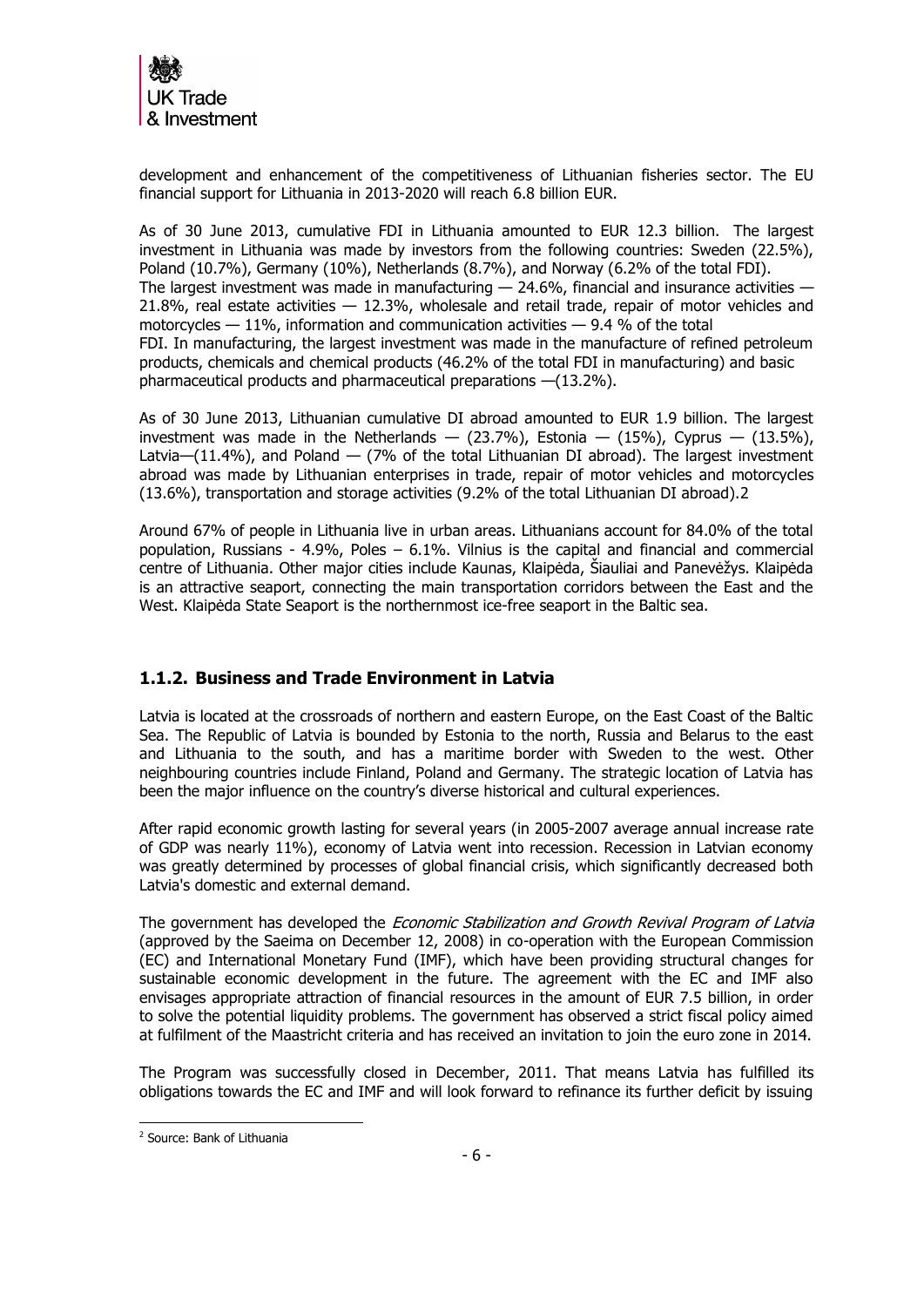

state bonds thorough international capital markets. Latvia's return to the capital markets has been successful – full set of initial placement of Latvia's Eurobonds have been sold at total value of 1 billion of USD and coupon rate at 5, 25%.

## <span id="page-6-0"></span>**1.1.3. Business and Trade Environment in Estonia**

Estonia is a small but dynamic country, which in recent years has made a name for itself for innovation in e-commerce and e-government. The population of 1.29 million is divided ethnically with 68% Estonian, 25% Russian and 7% other. It is the smallest and the most northerly of the Baltic States. Estonia borders Russia to the east and is only 80km south across the Gulf of Finland from Helsinki. The official language is Estonian, though in specific areas a significant number of the population speak Russian.

The Estonian economy managed the eurozone crisis well, having already implemented austerity measures much earlier than most of Europe. Estonia is proud of its low government debt, with a budget deficit of just 1.2% of GDP in 2012. Scandinavian countries are by far the biggest trading partners, although Estonia's border with Russia means Russia is a significant (and growing) source of trade and tourists. UK exports to Estonia have grown from 200 million EUR in 2010 to more than 500 million EUR in 2012.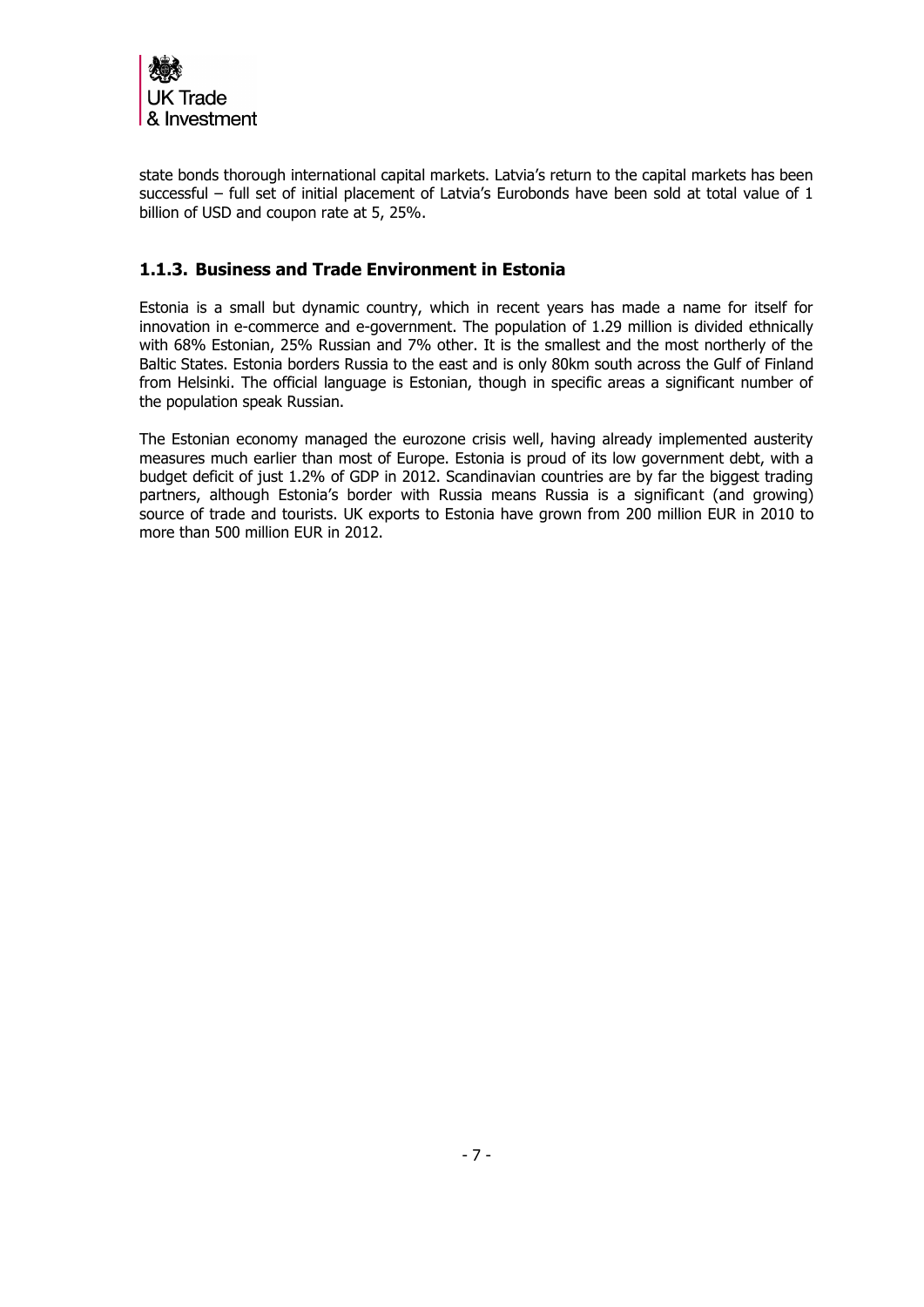

# <span id="page-7-0"></span>**1.2. The Seafood Sector**

### <span id="page-7-1"></span>**1.2.1. Seafood Sector in Lithuania**

The total seafood catch by Lithuania's fishing fleet has decreased by 39% over the last 5 years and in 2012 equalled to 72,509 tonnes. Most seafood catches are carried out in South East Atlantic (Mauritanian EZ) and the Baltic Sea.

In 2012 there were 3 Lithuanian fishing vessels fishing in the economic zone of the Islamic Republic of Mauritania, where the largest amount of fish was caught. Their total catch was 23,225 tonnes of pelagic fish, most of which were sardinella, horse mackerel, sardines, and West African mackerel.

| rabic 1. Total Litriaanian cattii, 2000 2012, toimes | 2008    | 2009    | 2010    | 2011    | 2012   |
|------------------------------------------------------|---------|---------|---------|---------|--------|
| Total                                                | 187,060 | 173,171 | 153,065 | 141,847 | 72,509 |
| North West Atlantic                                  | 1,517   |         | 925     | 1,009   | 708    |
| North East Atlantic                                  | 12,662  | 9,164   | 4,316   | 6,434   | 3,725  |
| South East Atlantic<br>(Mauritanian EZ)              | 73,059  | 74,160  | 96,533  | 66,133  | 23,225 |
| <b>Baltic Sea</b>                                    | 23,486  | 26,792  | 15,537  | 15,991  | 16,827 |
| Curonian Lagoon                                      | 1,240   | 886     | 925     | 1,138   | 955    |
| <b>Inland waters</b>                                 | 361     | 430     | 382     | 337     | 659    |
| Pond farms (aquaculture)                             | 3,008   | 3,421   | 3,216   | 3,287   |        |
| Greenland EZ                                         |         | 182     | 618     |         | 694    |
| Marocan EZ                                           | 47,671  | 36,857  | 18,297  | 16,445  |        |
| Pacific Ocean                                        | 24,056  | 21,279  | 10,296  |         |        |
| Guinea EZ                                            |         |         |         |         | 13,118 |
| Senegal EZ                                           |         |         |         |         | 12,598 |

#### **Table 1: Total Lithuanian catch, 2008-2012, tonnes**

Sources: Statistics Lithuania [\(www.stat.gov.lt\)](http://www.stat.gov.lt/), the Environmental Protection Agency [\(www.gamta.lt\)](http://www.gamta.lt/)

In 2012 the Lithuanian fishery companies caught 16,827 tonnes of fish in the Baltic Sea. The main commercial species in the Baltic Sea have been sprat, cod and herring, which in 2012 accounted for 67%, 15%, and 14% of the total catch respectively.

#### **Table 2: Total Lithuanian catch in the Baltic Sea, 2008-2012, tonnes**

|       | 2008   | 2009   | 2010   | 2011   | 2012   |
|-------|--------|--------|--------|--------|--------|
| Total | 23,486 | 26,792 | 15,537 | 15,991 | 16,827 |
| Sprat | 18,295 | 19,515 | 10,223 | 9,731  | 11,245 |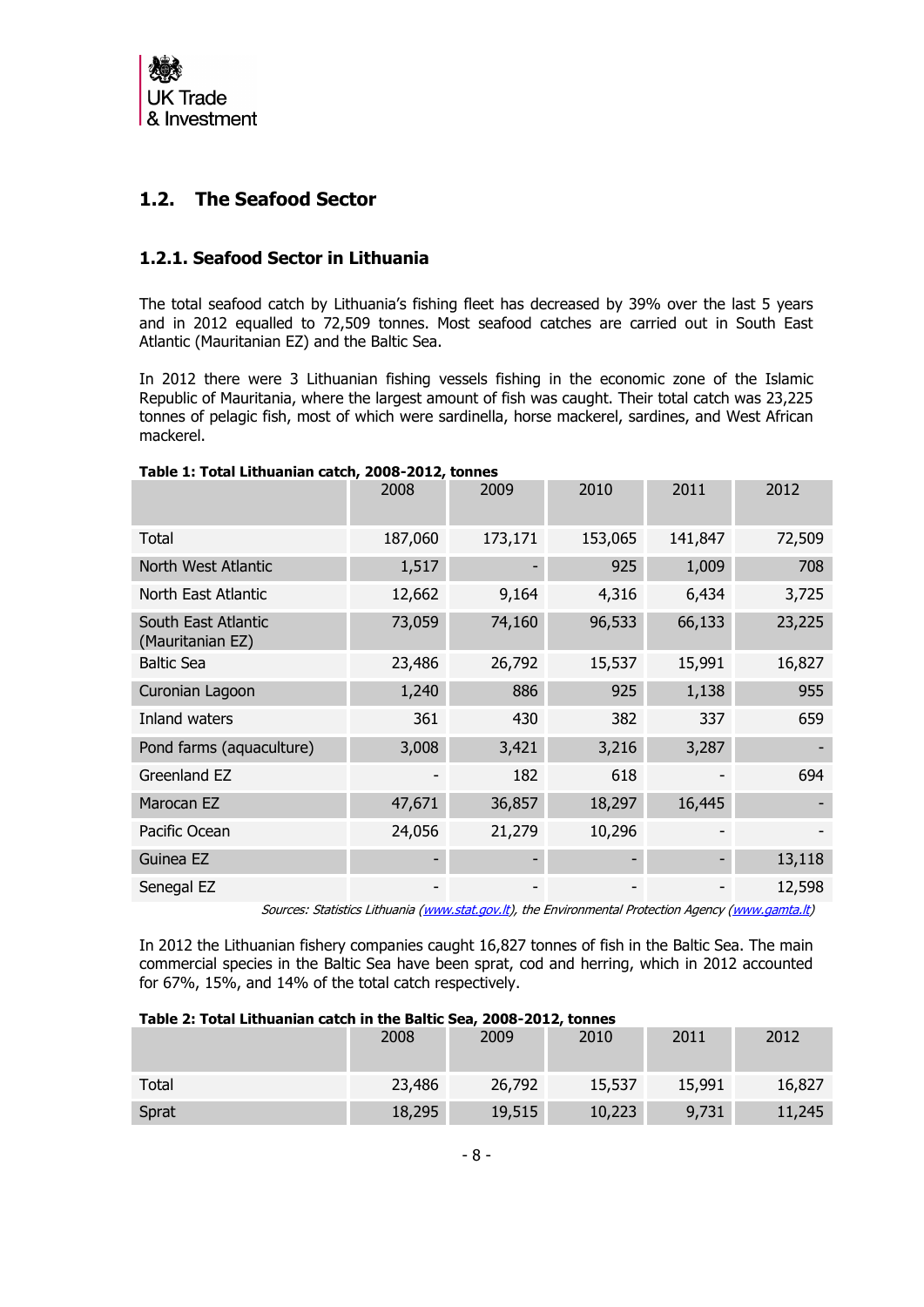

| Cod                   | 2,614 | 2,818 | 3,199 | 3,057 | 2,483 |
|-----------------------|-------|-------|-------|-------|-------|
| Flounder              | 665   | 499   | 502   | 450   | 648   |
| <b>Baltic herring</b> | 1,793 | 3,807 | 1,557 | 2,656 | 2,276 |
| Other                 | 119   | 153   | 56    | -97   | 175   |

Sources: Statistics Lithuania [\(www.stat.gov.lt\)](http://www.stat.gov.lt/), the Environmental Protection Agency [\(www.gamta.lt\)](http://www.gamta.lt/)

The majority of Lithuanian fishing vessels were built 30-40 years ago and need to be renewed. As of 1 January 2013, there were 148 vessels fishing with the Lithuanian flag. Their capacity totalled to 45,216.4 tonnes, and the total engine power was 34,388.97 kW. The majority of fishing vessels in Lithuania are small, not longer than 12 meters and aimed at fishing in coastal waters. In the beginning of 2013, 108 vessels had the right to fish in coastal waters of the Baltic Sea, 32 vessels – in open Baltic Sea waters, and 8 vessels,  $-$  in other seas/ oceans.<sup>3</sup>

Lithuanian territorial waters and the economic zone of the Baltic Sea make up an area of around 6,400 sq. km. Other waters include the Curonian Lagoon (382 sq. km), lakes (914 sq. km), ponds (240 km2) and rivers (total area: 332 sq. km). Inland waters account for 4% of the country's territory.<sup>4</sup>

Klaipėda, Lithuania's only commercial port, is situated where the Curonian Lagoon meets the open sea. It is the northernmost ice–free port on the Eastern coast of the Baltic Sea and is the most important and biggest Lithuanian transport hub, connecting sea, land and railway routes from East to West. It is a multipurpose, universal, deep-water port. Its annual capacity is 40 million tons of cargo. The port can accommodate vessels up to 315 m in length and with a maximum draught of 13.5 m. 17 large stevedoring companies, ship repair and ship-building yards operate within the port as well as all types of marine business and cargo handling services.

The second seaport in Šventoji is under reconstruction. Restoration of the port would accommodate small leisure boats and yachts, thereby giving a boost to tourism development in Šventoji. The port will also be used by local fishermen; it will have quays for specialised vessels: rescue, oil spillage containment, fire-fighting, marine environment, fish breeding, state border guard service.<sup>5</sup>

According to the EU requirements, primary fish purchase is conducted by the registered primary fishery products buyers, auctions or fish processers. As of 1 January 2014, there were 174 primary fish buyers registered in Lithuania. During the primary sales, six kinds of fish caught in the Baltic sea are most often sold in Lithuania. Part of the fishing companies (especially those fishing in offshore waters) sell fish in other countries. In the course of 2012 in Lithuania 2,400 tonnes of cod (live weight), 503 tonnes of flounders, 887 tonnes of Baltic herring, and 124 tonnes of sprat were unloaded and supplied for primary purchase. Major part of sprat and Baltic herring was unloaded and supplied for primary sales not in Lithuania.<sup>6</sup>

According to preliminary data, in 2012 the Lithuanian companies exported 92.3 thousand tonnes of fishery products (almost 10 thousand tonnes increase from 2011) for 303.12 million EUR and imported 110.8 thousand tonnes (20 thousand tonnes increase from 2011) worth 277.2 million EUR. Growth of imports was encouraged by the opportunity for re-exporting of some imported products to the neighbouring markets due to the improved economic situation in those countries.

 <sup>3</sup> Source: Fisheries Service under the Ministry of Agriculture of the Republic of Lithuania

<sup>4</sup> Source: Environmental Protection Agency

<sup>5</sup> Source: Port of Klaipeda

<sup>&</sup>lt;sup>6</sup> Source: Fisheries Service under the Ministry of Agriculture of the Republic of Lithuania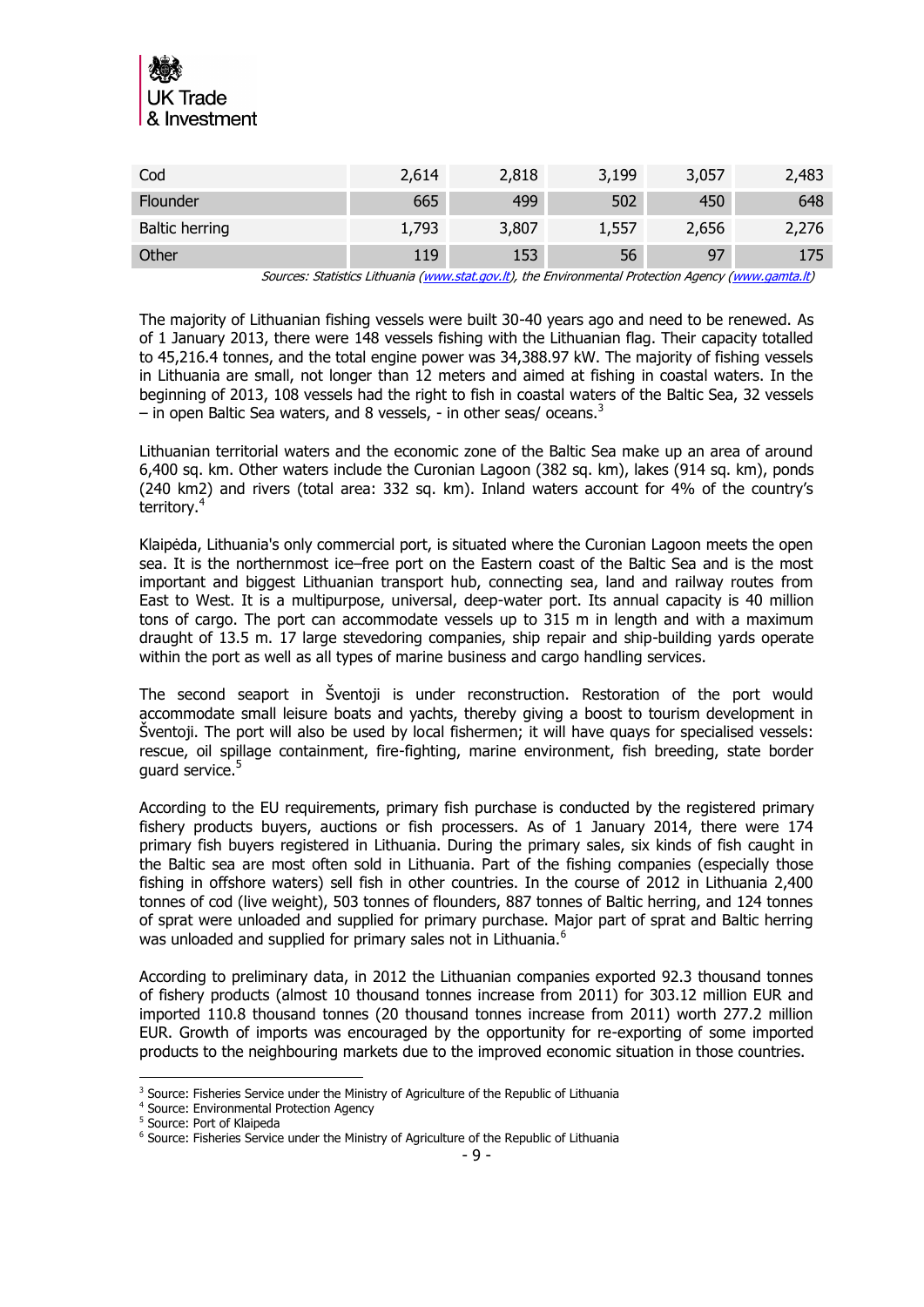

Exports of fish and shellfish in 2012 accounted for 5.0% of the total export value of agricultural and food products. If compared to 2011, the value dropped by 2.3%. Products of Lithuanian origin accounted for 83% of the total exports of fish and shellfish. 93.1% of fish and shellfish exports from Lithuania went to the EU countries.<sup>7</sup>

In Lithuania, major part of raw fish is imported, and majority of produced fish products is exported. Sea fish is the main fish processed in Lithuania. This includes herring, cod, salmon and other kinds of fish. Surimi products make up around 28% of all fish products produced in Lithuania, fish fillet and other fish meat  $-15%$ , smoked fish  $-21%$ , canned fish or other fish products (except of surimi) – 11%.

In 2012 Lithuania imported 39 thousand tonnes of frozen fish (12% increase from 2011), of which 23% was re-exported, 29 thousand tonnes of fish fillet (8% decrease from 2011), of which 18% was re-exported. The main fish and shellfish import partner in 2012 was Sweden, imports from which accounted for 30%. Other important fish and shellfish import partners were Norway (11%), Germany (11%), Latvia (6.1%), Kazakhstan (6.1%), and China (4.1%).

As of 1 January 2014 there were 36 fish processing companies operating in Lithuania. Surimi products accounted for the major share of fishery fish processing market.



#### **Chart 1: Fish processing sector in Lithuania**

Sources: Agriculture Information and Rural Business Centre

-

<sup>&</sup>lt;sup>7</sup> Source: Lithuanian Institute of Agrarian Economics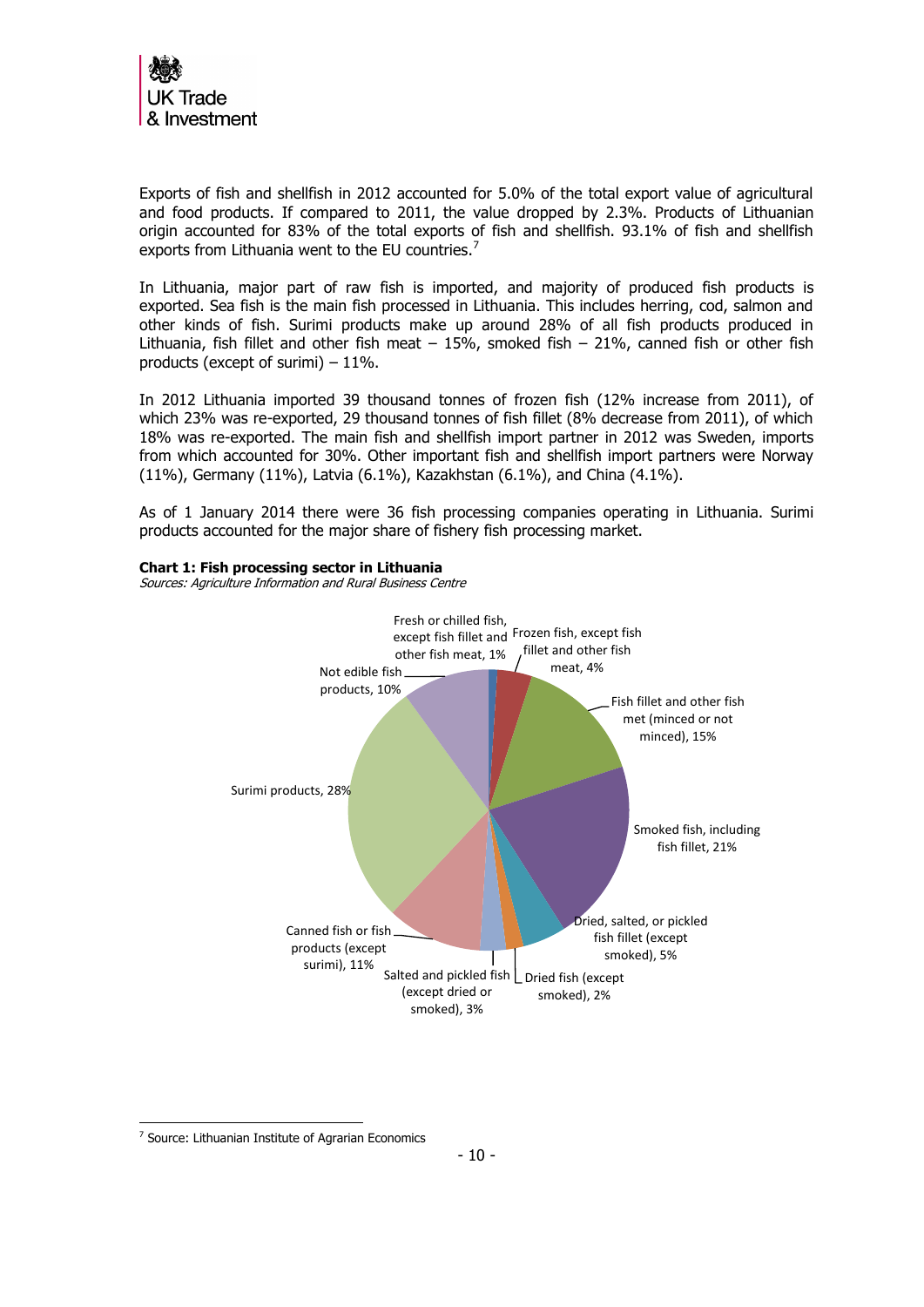

## <span id="page-10-0"></span>**1.2.2. Seafood Sector in Latvia**

The total production of seafood products in Latvia decreased by 19% in 2012 in comparison to 2011. That was mainly caused by a decrease of processing of frozen and chilled seafood products, whereas the prefabricated and canned seafood production increased by 9.7%. Overall, the processing of the seafood makes up 11% of the total food and drink manufacturing sector in Latvia.

Total volume of processed seafood including canned production was 138 thousand tons in 2012. It is worth noting that at the same level of volume, the price level increased by 6.7% and total value of processed seafood products in 2012 was 156.9 million EUR. The most significant increase in value was in the group of prefabricated and canned products - 14.8%.

Regarding the value increase by species of seafood, the main increase was in canned seafood products made from herring (18%) and sardines, sardinellas and sprats (8%).

Despite of the increase of value and volume of canned seafood products, production of other seafood products have decreased dramatically, i.e. the production volume of these products in tonnes decreased by 39% in 2012 and totalled to 81.9 tonnes. In addition, value of these products decreased by 14%. The main reason behind such changes was a lower volume of Latvian fish catch in far sea due to not prolonged Treaty between EU and Mauritania. Same reasons influenced Latvian ability to fish in the waters of Morocco. Therefore during 2012 the total far sea catch decreased by 2/3 in comparison to 2011.

| Table 5. Latviali dolliestic paltic 5ea catch |       |       |                                                  |
|-----------------------------------------------|-------|-------|--------------------------------------------------|
| Year                                          | 2010  | 2011  | 2012                                             |
| <b>Species</b>                                |       |       |                                                  |
| Fish, molluscs, crustaceans, including:       | 165.4 | 155.9 | 90.4                                             |
| Sprat                                         | 45.9  | 33.4  | 30.7                                             |
| <b>Baltic Herring</b>                         | 21.4  | 22.8  | 20.1                                             |
| Cod                                           | 5.2   | 4.9   | 4.3                                              |
| Other fish                                    | 91.9  | 94.4  | 34.7                                             |
| Crustaceans and mollusc                       | 1     | 0.4   | 0.5                                              |
|                                               |       |       | Course: Control Divorci of Chatistics of Late in |

# **Table 3: Latvian domestic Baltic Sea catch**

Source: Central Bureau of Statistics of Latvia

In general, seafood industry is one of the most traditional and export capable branches of the economy of the country. Latvian seafood industry production was exported to 54 countries and reached the value of 200 million EUR in 2012. At the same time it should be pointed out that this value also consisted of significant influence of salmon family products re-exported from Latvia.

The trade balance of seafood industry in Latvia is positive, reaching 47 million EUR and in comparison to 2011 has increased by 1.5 times.

### <span id="page-10-1"></span>**1.2.3. Seafood Sector in Estonia**

Fisheries sector in Estonia is versatile and includes both deep sea, costal, inland and fish farming. Most fish is today caught in the Baltic Sea coastal and open sea area. Most important from the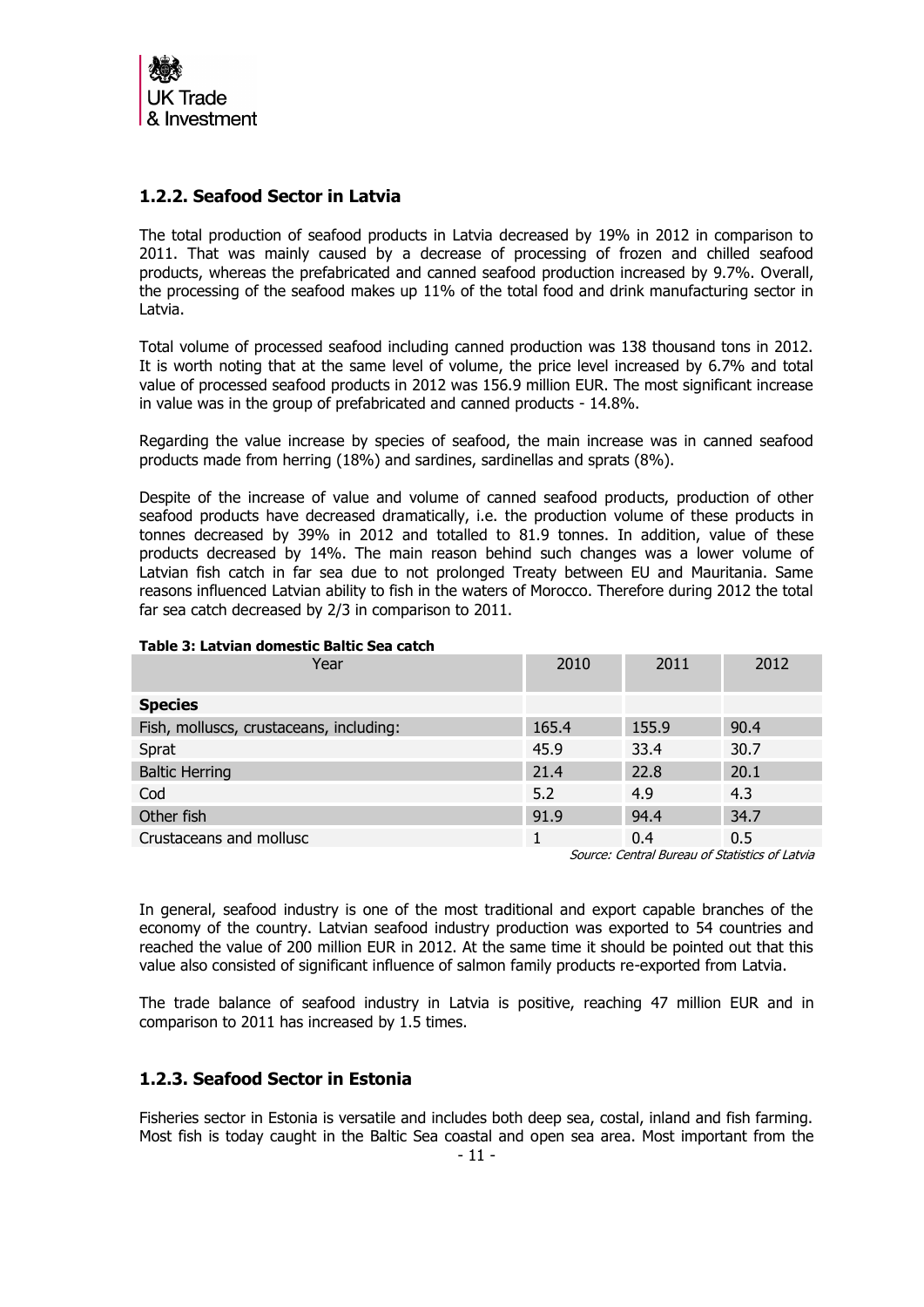

economic perspective are sprat and Baltic herring as these are also the main raw material for Estonian fish industry. Estonia has managed to bring its fishing fleet into compliance with fishing capacity and fish resources. The renovation of fishing gear and vessel modernization has been supported to a substantial extent.



**Chart 2: Structure of commercial fishing and fish farming in Estonia, 2011 (%)** Source: Ministry of Agriculture

| Table 4: Baltic Sea fish catch (tonnes, live weight) |
|------------------------------------------------------|
|------------------------------------------------------|

| Year                  | 2009    | 2010    | 2011    | 2012    |
|-----------------------|---------|---------|---------|---------|
| <b>Fish total</b>     | 83548.2 | 79572.3 | 63351.4 | 52213.1 |
| European sprat        | 47298.5 | 47861.7 | 34976.3 | 27697.3 |
| <b>Baltic herring</b> | 33164.5 | 28861.8 | 25325.2 | 22047.4 |
| Atlantic cod          | 820.7   | 796.1   | 1179.8  | 689.0   |
| European perch        | 809.5   | 878.8   | 796.2   | 549.8   |
| European smelt        | 771.3   | 452.3   | 200.2   | 406.4   |
| Flounder              | 287.7   | 285.0   | 280.2   | 243.0   |
| Pike-perch            | 66.7    | 73.4    | 110.5   | 146.8   |
| Other fish            | 79.2    | 88.8    | 123.8   | 142.4   |
| Silver bream / roach  | 81.2    | 88.1    | 105.8   | 111.1   |
| Vimba                 | 23.1    | 29.8    | 50.1    | 53.2    |
| Northern pike         | 13.3    | 22.8    | 32.1    | 35.4    |
| Garfish               | 71.1    | 86.0    | 117.7   | 25.0    |
| Pollan (=powan)       | 22.6    | 15.5    | 14.6    | 20.4    |
| Sea trout             | 14.1    | 12.3    | 13.5    | 17.3    |
| Freshwater bream      | 4.5     | 3.6     | 7.6     | 11.1    |
| Atlantic salmon       | 5.4     | 3.8     | 3.8     | 5.3     |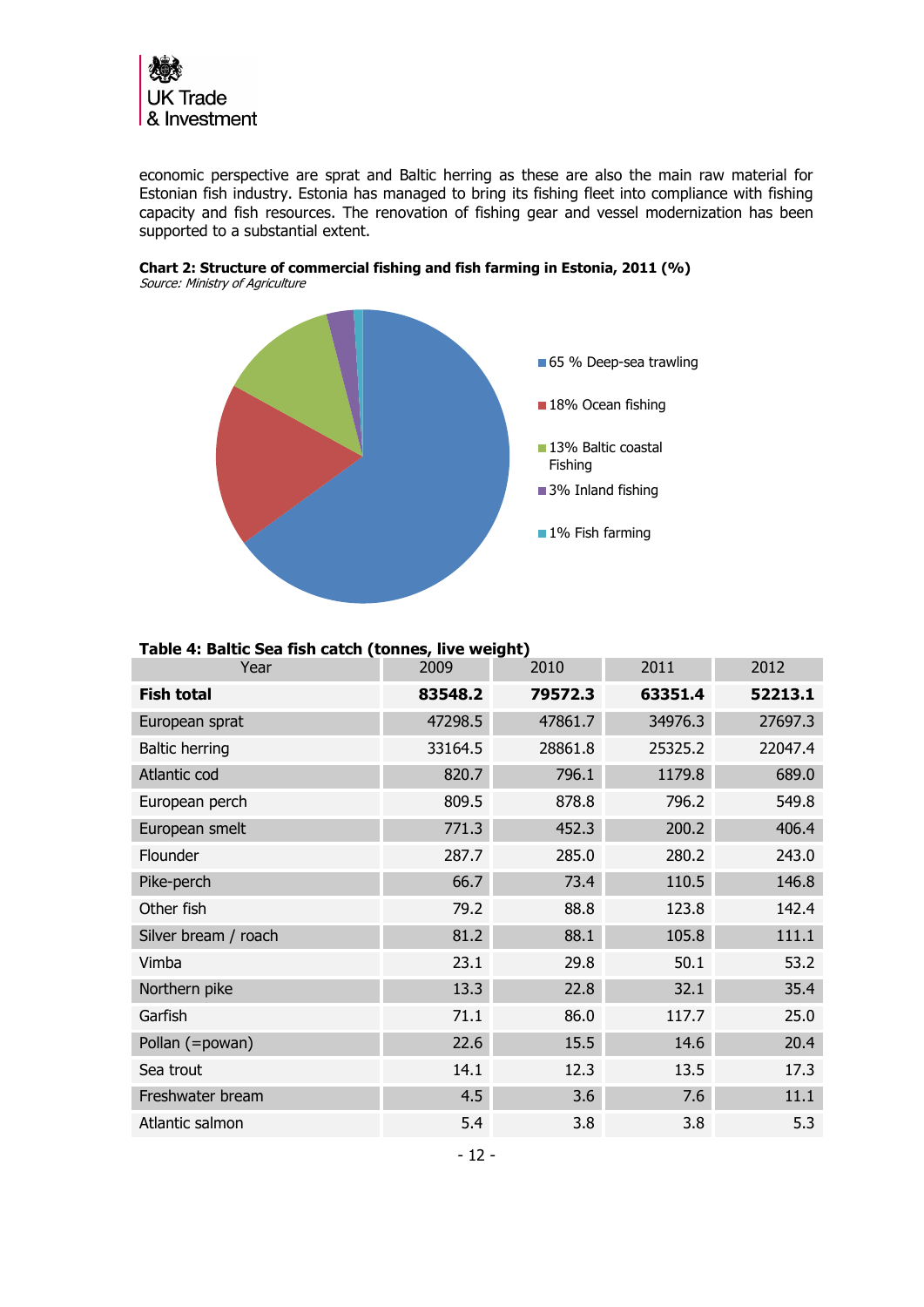

| Ide (fish)             | 8.7 | 6.3 | 6.1 | 4.5    |
|------------------------|-----|-----|-----|--------|
| Eelpout                | 0.1 | 0.8 | 3.2 | 3.8    |
| European eel           | 4.3 | 3.5 | 2.2 | 1.9    |
| <b>Burbot</b>          | 1.3 | 1.3 | 1.6 | $-1.7$ |
| European river lamprey | 0.2 | 0.6 | 0.9 | 0.4    |

Sources: Ministry of Agriculture

| Table 5: Ocean fish catch (tones, live weight) |              |                |              |             |  |  |
|------------------------------------------------|--------------|----------------|--------------|-------------|--|--|
| Year                                           | 2009         | 2010           | 2011         | 2012        |  |  |
| <b>Fish total</b>                              | 10881        | 12844          | 14589        | 11991       |  |  |
| <b>Shrimps</b>                                 | 8587         | 9037           | 9919         | 7576        |  |  |
| Squids                                         | 5            | 43             | 329          | 1248        |  |  |
| Atlantic redfish                               | 1748         | 1340           | 1075         | 368         |  |  |
| Atlantic cod                                   | 128          | 93             | 105          | 285         |  |  |
| Greenland halibut                              | 300          | 441            | 279          | 266         |  |  |
| <b>Skate</b>                                   | 29           | 228            | 82           | 161         |  |  |
| Roughhead grenadier                            | 41           | 93             | 116          | 72          |  |  |
| American plaice                                | 29           | 9              | 36           | 37          |  |  |
| Witch flounder                                 | 8            | 11             | 14           | 33          |  |  |
| Yellowtail flounder                            | $\mathbf{0}$ | $\overline{4}$ | 13           | 32          |  |  |
| Atlantic halibut                               | $\Omega$     | 3              | 3            | 10          |  |  |
| <b>Wolffishes</b>                              | 5            | 12             | $\mathbf{0}$ | $\mathbf 0$ |  |  |
| Red hake                                       | $\mathbf 0$  | 19             | $\mathbf 0$  | $\mathbf 0$ |  |  |
| Other fish                                     | 1            | 1510           | 2618         | 1902        |  |  |

Sources: Ministry of Agriculture

| Table 6: Inland waters fish catch (tonnes, live weight) |      |      |      |      |  |  |
|---------------------------------------------------------|------|------|------|------|--|--|
| Year                                                    | 2009 | 2010 | 2011 | 2012 |  |  |
| <b>Fish total</b>                                       | 2830 | 2769 | 2650 | 2969 |  |  |
| European perch                                          | 820  | 1217 | 777  | 1077 |  |  |
| Pike-perch                                              | 723  | 534  | 711  | 681  |  |  |
| Freshwater bream                                        | 782  | 574  | 677  | 681  |  |  |
| Silver bream / roach                                    | 211  | 223  | 246  | 223  |  |  |
| Northern pike                                           | 102  | 85   | 135  | 203  |  |  |
| European river lamprey                                  | 59   | 40   | 39   | 45   |  |  |
| <b>Burbot</b>                                           | 30   | 29   | 32   | 25   |  |  |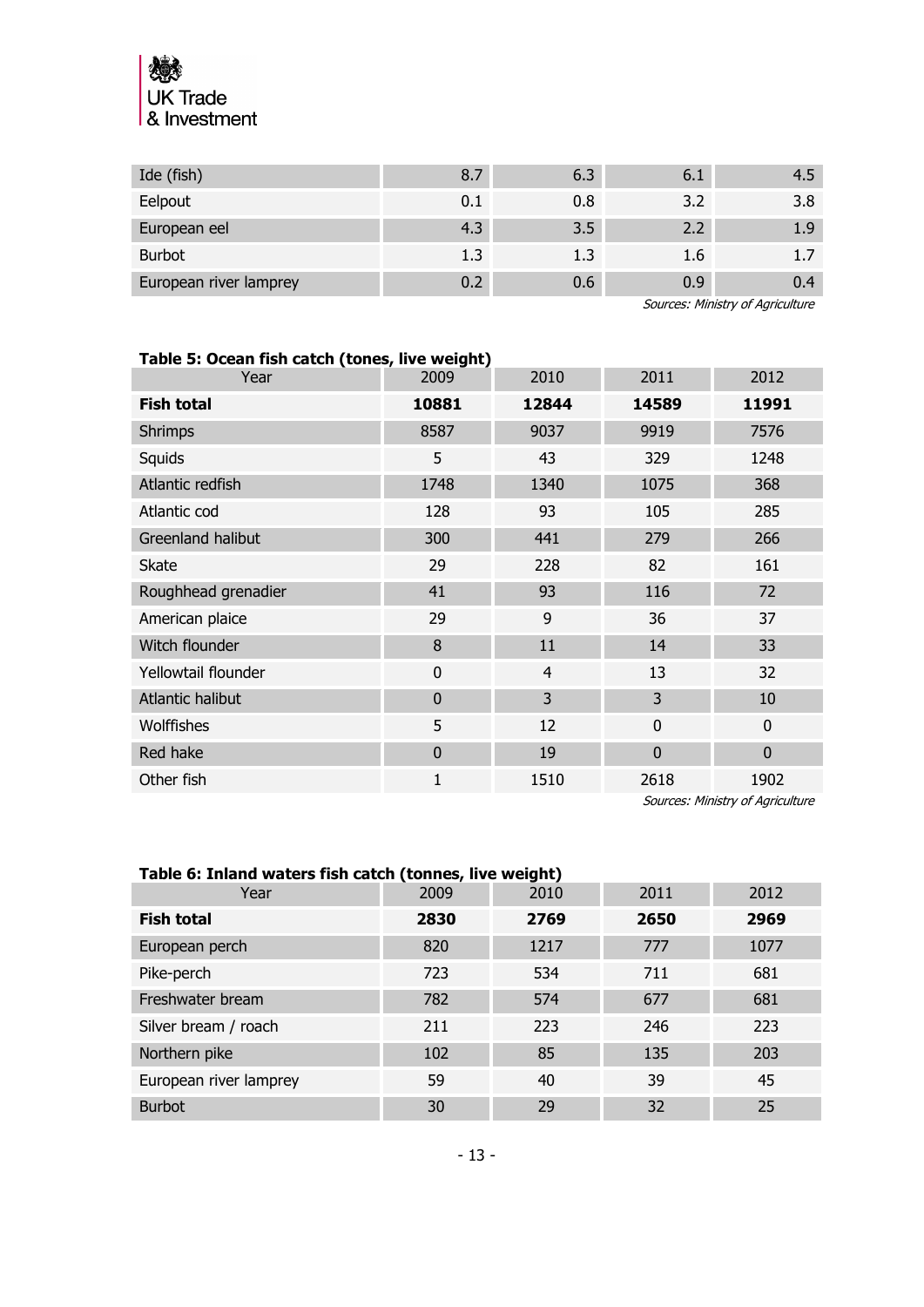

| Other fish     |    | 49 |  |
|----------------|----|----|--|
| European eel   | Τp | 14 |  |
| European cisco |    |    |  |
| Orde(Ide)      |    |    |  |
| Houting        |    |    |  |

Sources: Ministry of Agriculture

#### **Table 7: Sales of domestically produced fish and seafood in Estonia (tonnes, live weight)**

| Year                 | 2009  | 2010  | 2011  | 2012  |
|----------------------|-------|-------|-------|-------|
| <b>Species total</b> | 654.8 | 598.5 | 392.6 | 370.8 |
| Rainbow trout        | 549.0 | 487.5 | 333.8 | 245.3 |
| Other fish           | 26.1  | 49.6  | 17.9  | 86.8  |
| Carp                 | 45.4  | 39.4  | 37.5  | 38.2  |
| Caviar               | 7.4   | 4.5   | 0.1   | 4.1   |
| Pike                 | 0.5   | 0.1   | 0.1   | 0.1   |
| Tench                | 0.0   | 0.3   | 0.2   | 0.1   |
| Roach                | 0.5   | 0.3   | 0.2   | 0.1   |
| Crayfish             | 2.0   | 0.4   | 0.6   | 0.1   |
| Perch                | 1.3   | 0.6   | 0.3   | 0.0   |
| European eel         | 30.0  | 20.3  | 2.0   |       |

Sources: Ministry of Agriculture

\*The sale of European eel in 2012 is included into the group Other fish.

| Table 8: Production of fish products (thousand tonnes)*          |      |      |      |      |  |
|------------------------------------------------------------------|------|------|------|------|--|
| Year                                                             | 2009 | 2010 | 2011 | 2012 |  |
| <b>Total</b>                                                     | 73.3 | 62.1 | 56.8 | 2012 |  |
| Fresh or chilled fish fillets (incl.<br>fish meat without bones) | 4.1  | 3.7  | 2.5  | 72.4 |  |
| Frozen fish                                                      | 34.6 | 35.5 | 32.8 | 2.6  |  |
| Smoked fish                                                      | 3.2  | 1.4  | 1.9  | 44.2 |  |
| Salted, dried fish; fish in brine                                | 25.1 | 19.8 | 16.5 | 2.3  |  |
| Culinary products from fish                                      | 1.7  | 1.5  | 1.3  | 17.3 |  |

Sources: Ministry of Agriculture

\*excl. canned fish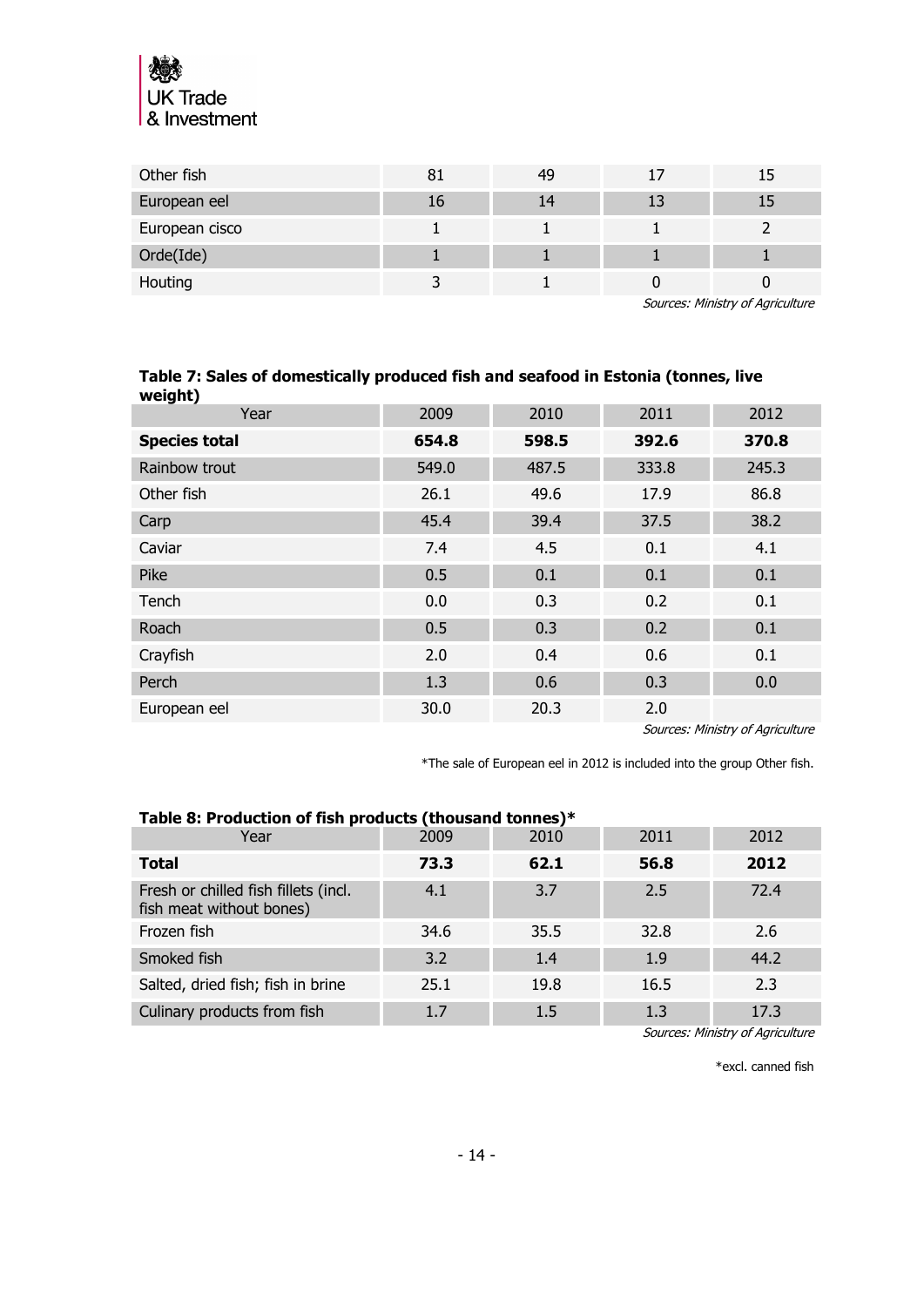

# <span id="page-14-0"></span>**1.3. Consumer Trends**

## <span id="page-14-1"></span>**1.3.1. Consumer Trends in Lithuania**

Sources: Sustainable Development Society [\(www.tvari.lt\)](http://www.tvari.lt/); Social Research Centre [\(www.lstc.lt\)](http://www.lstc.lt/); 15min.lt [\(www.15min.lt\)](http://www.15min.lt/).

A survey conducted by the Sustainable Development Society in Lithuania revealed that fish and fish products make up around 20% of the overall food ration, while shellfish and caviar is consumed rarely and makes up around 4% and 0.3% respectively. In general, nearly all residents of Lithuania eat fish (97 %), while every second eats shellfish (52 %) or caviar (50 %).

A tradition of cooking at home is still very popular in Lithuania, although the trend is that it is becoming more and more popular to eating out.

The Survey by Social Research Centre shows that only 10% of Lithuanians consume fish 2-3 times per week, 20% consume fish once a week, 23% - once per month, 9% - several times per year, 6% do not eat it at all. In addition, fish is more often consumed by elder people, those with higher education, higher positions, and higher income.

The average consumption of fishery products in Lithuania is 19.2 kg per capita per year, or 28.8 kg per household per year. 37% of household consume 1-3 kg fishery products per month, every forth (26%) household consumes 3-5 kg fishery products per month, 8% of households consume 5-10 kg, 4% consume 10kg or more per month. 17% of households consume very little, up to 1 kg of fish products per month.

The Lithuanians more often consume live, frozen, or processed (smoked, dried, canned, etc.) fish, and less often – chilled fish and shellfish. Most popular kinds of fish in Lithuania are carps (farmed, consumed by 47%) and salmon (mostly farmed, consumed by 45%). Other popular kinds are perch (23%), trout (farmed, 21%), pangasia (farmed, 19%).

The Lithuanians mostly favour live (32%), dissected fish (31%) or fillet (31%). Eel is the most preferred in smoked form. Among the main reasons behind consumption of live fish is a considerably lower price for live carp, pike, trout, sturgeon and other fish to compare to the same kinds of dissected fresh chilled fish.

Surveys show that Lithuanian residents mostly note the lack of a broader choice of live (26%) and fresh chilled (22%) fish. Given equal price and acquisition potential, Lithuanians would consume more fish but would still mostly want live (35%) and fresh chilled (36%) fish. People would consume more fish of nearly all species, in particular salmon (31%).

The main selection criteria when choosing fishery products are price (89%), organic qualities (84%) and fish species (79%), while the least significant criteria are sea or freshwater fish (44%) and the type of packaging (57%).

Even though majority of Lithuanians claim that they prefer caught fish to farmed one, the most popular kinds of fish suggest that farmed fish is most popular in Lithuania and the consumers most likely are not aware, which fish is farmed, and which is caught in natural environment.

The Lithuanians usually buy fish and seafood in supermarkets and shops (56%). Around 15% of Lithuanians catch fish themselves.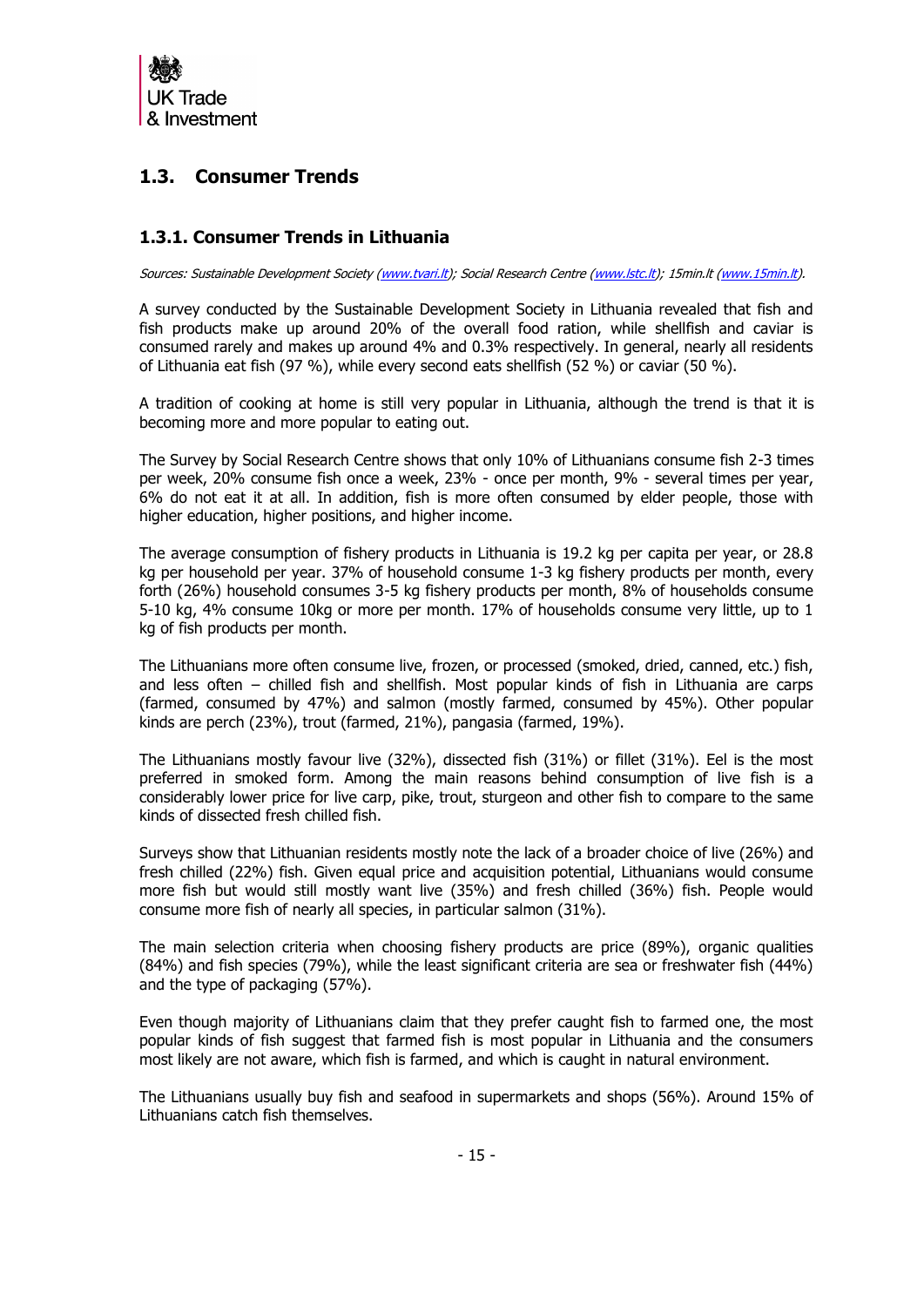

The 37% of people in Lithuania who do not eat fish say that they cannot afford it. Majority of Lithuanians (86%) eat fish and seafood whenever they want to, while 14 % can afford fish or shellfish on holidays and special occasions only.

Representatives of the major shopping chain in Lithuania, Maxima, commented that in addition to the most popular kinds of fish – live carp (35% of all live fish) and salmon (30% of all live fish), consumers also buy pickled and ready to cook fish. In addition, consumption of fish has been gradually increasing. Due to local traditions fish and shellfish are consumed more often on Fridays, also in December, around Christmas, when fish is preferred more than meat, so fish and shellfish sales around that time increase by up to three times.

Market experts also notice that over the last 15 years consumers' habits to eating out have been changing and food culture has improved. When going to catering places, the Lithuanian consumers are increasingly better aware of what they want when choosing food, pay more attention to its quality and are looking for a wider variety of food. However, around half of consumers still put price above other factors when choosing meals.

Another trend – an increasing number of Lithuanians are looking for healthier food options, eat more vegetables, fruits, fish. More attention is paid to the way meals are prepared, how much fat and salt is being used. In addition, vegetarian, vegan, and raw food eating trends are gaining popularity in the market. In general, slow food culture is getting its way in Lithuania. Following an increasing interest in food quality, people are looking for a wider variety of wines, beer, whiskey, champagne and other drinks, also pay more attention to their features, quality.

### <span id="page-15-0"></span>**1.3.2. Consumer Trends in Latvia**

General trend amongst consumers in Latvia is to pay more attention to the content, origin and quality of the food, including the seafood and fishery products. History and traditions of consumption of the very broad range of domestic sea and fresh water products in stores and restaurants in Latvia makes this market attractive for the suppliers of niche products from the UK. That is an opportunity for UK exporters of preserves, canned and frozen seafood products.

Niche products, like shellfish, molluscs and similar might be well perceived in HORECA sector and the best way to promote the products is to find a trustworthy distributer. According to Eurofish, [www.eurofish.dk,](http://www.eurofish.dk/) survey, the niche seafood products have the bigger opportunities of growth than any other type of the seafood.

Consumption level of the seafood products has not been changing over the last 4 years.

### **Table 9: Consumption level of seafood products in Latvia**

| Year                                                                 | 2009 | 2010 | 2011 | 2012 |
|----------------------------------------------------------------------|------|------|------|------|
| Consumption<br>(per head of a member of a household<br>per year, kg) | 6.6  | 6.0  | 6.0  | 6.6  |

Source: Central Bureau of Statistics of Latvia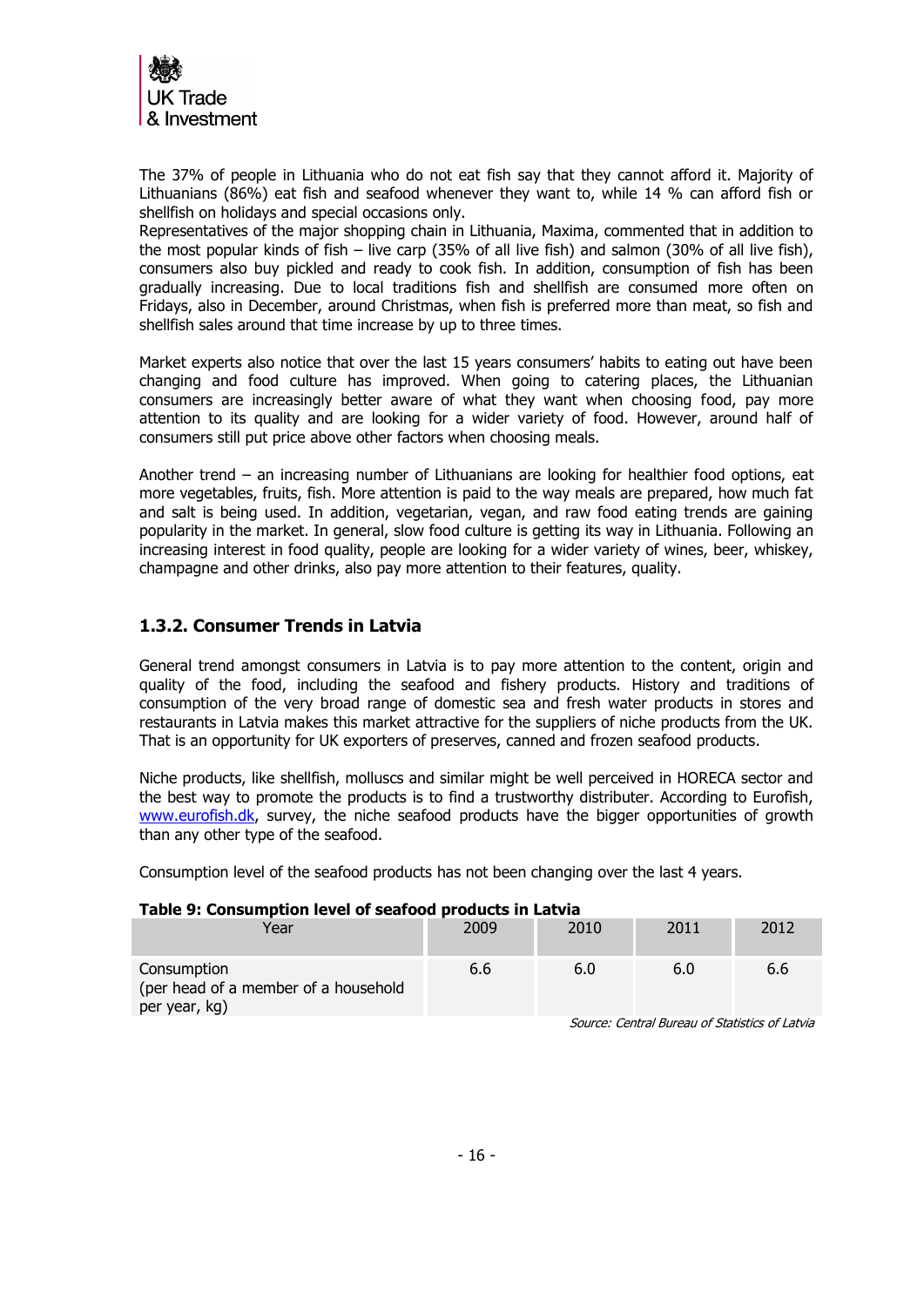

## <span id="page-16-0"></span>**1.3.3. Consumer Trends in Estonia**

Seafood consumption has a long tradition in the Estonian culture however the amount is lower than the EU average. Estonians consumed about 10.5 kg per person in 2010 as the EU average is 24 kg per capita per annum. About 0.7 kg consumption of fish from hobby anglers' own catches should be added.

According to the statistics of fish consumption in 2010, fresh and frosen fish products make about 41% , salted or smoked fish make 31%, fish sticks make about 9%, preserved 7% and fish fillets make 1,5% of the overall fish consumption. Statistics shows that around half of the population consumes fish at least once a week, 26% at least once every second week and about 1% do not consume fish at all.

The price of fish products has increased continuously during the last ten years. The most has increased the fish fillet by 56%, preserves by 47%, smoked fish by 29% and the most modest increased was by 3% of fish sticks and burgers. This fact has influenced the consumption of fish products whereas the consumption of sticks and burgers has stayed at the same level. Consumption of more premium and expensive types of seafood are mainly consumed by the population living around the capital due to the higher income.

Baltic herring is considered to be the 'national fish' and it is included in several traditional Estonian meals. Other popular species includes Atlantic herring, Baltic sprat, salmon, rainbow fish, cod, eel, trout, redfish and pike.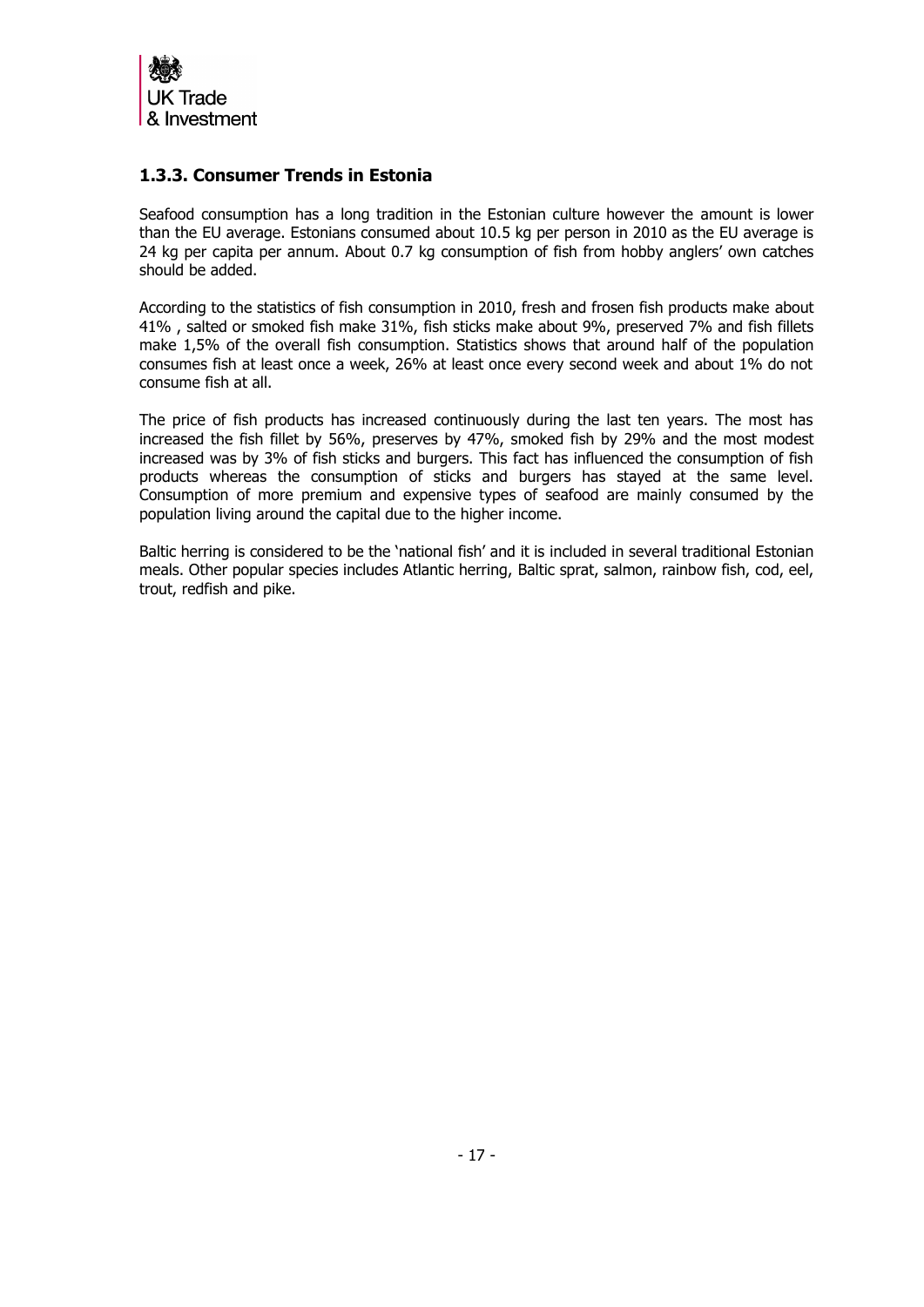

# <span id="page-17-0"></span>**1.4. UK Share and Export Opportunities**

# <span id="page-17-1"></span>**1.4.1. UK Share and Export Opportunities in Lithuania**

Sources: Ministry of Agriculture [\(www.zum.lt\)](http://www.zum.lt/), Fisheries Service under the Ministry of Agriculture of the Republic of Lithuania [\(www.zuv.lt\)](http://www.zuv.lt/), HM Revenue and Customs [\(www.hmrc.gov.uk\)](http://www.hmrc.gov.uk/)

Fish and shellfish exports from the UK to Lithuania in 2012 amounted to 812 tonnes (203% increase from 2011). Main fish exported from the UK to Lithuania was mackerel, which amounted for 782 tonnes in 2012 (227% increase from 2011). Other exported fish included herring (19 tonnes), salmon (4 tonnes), other fish (5 tonnes), shrimps & prawns (2 tonnes), and other shellfish (1 tonne).

Considering that around 90% of raw fish in Lithuania is imported, suppliers of raw fish have good opportunities in the market.

Even though many Lithuanian consumers are price sensitive, the standard of living has been increasing and so has the purchasing power and consequently consuming habits. As a result, consumers are increasingly looking for not so common fishery products: sea bream, roach, flounder, vimba bream, also chilled or boiled and frozen shrimps and prawns. This area may also offer good business opportunities for UK exporters.

## <span id="page-17-2"></span>**1.4.2. UK Share and Export Opportunities in Latvia**

The UK's share in the trade balance of seafood is shown in the table below.

| Prodcom<br>code in<br>4 digit<br>format | Name of the group of the<br>product                                                          | Imports from<br>the UK (in<br>EUR) | $%$ from<br>total<br>imports of<br>seafood in<br>Latvia | Exports to<br>the UK (in<br>EUR) | % from total<br>exports of<br>seafood from<br>Latvia |
|-----------------------------------------|----------------------------------------------------------------------------------------------|------------------------------------|---------------------------------------------------------|----------------------------------|------------------------------------------------------|
| 0301                                    | Fresh Fish                                                                                   | 0                                  | 0.00                                                    | $\mathbf{0}$                     | 0.00                                                 |
| 0302                                    | Fish, fresh or chilled,<br>excluding fish fillets and<br>other fish meat                     | 35,091                             | 0.07                                                    | $\Omega$                         | 0.00                                                 |
| 0303                                    | Fish, frozen, excluding fish<br>fillets and other fish meat                                  | 1,373,574                          | 5.07                                                    | 53,354                           | 0.30                                                 |
| 0304                                    | Fish fillets and other fish<br>meat                                                          | 327,111                            | 2.12                                                    | 2,933                            | 0.01                                                 |
| 0305                                    | Fish, dried, salted or in<br>brine; smoked fish                                              | 39,810                             | 0.19                                                    | 1,714                            | 0.14                                                 |
| 0306                                    | Crustaceans, fresh, chilled,<br>frozen, dried, salted or in<br>brine; smoked<br>crustaceans, | 649,646                            | 8.98                                                    | $\Omega$                         | 0.00                                                 |
| 0307                                    | Molluscs, whether in shell                                                                   | 31,745                             | 2.19                                                    | $\mathbf{0}$                     | 0.00                                                 |

### **Table 10: UK's share in seafood trade balance**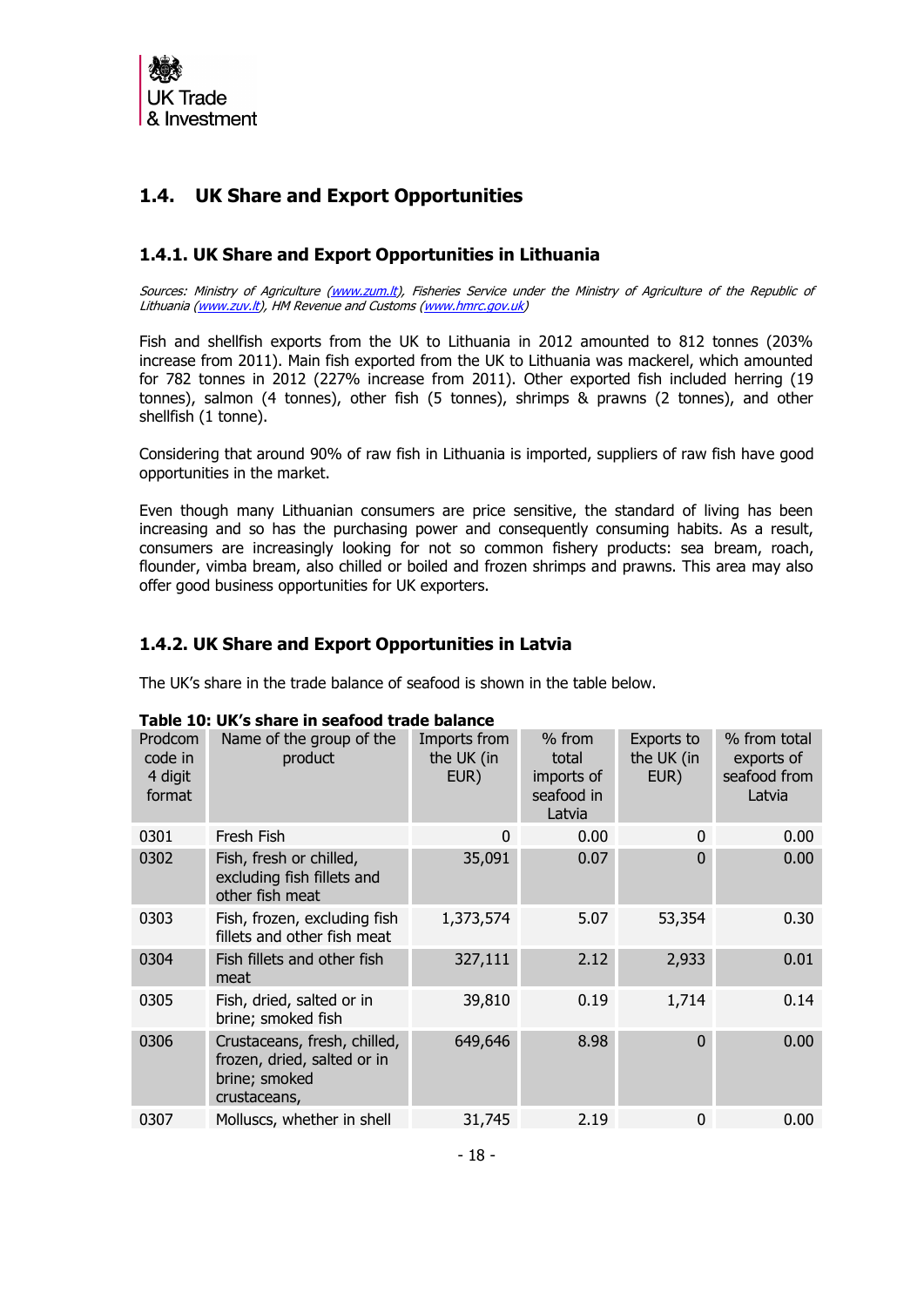

|                  | or not, live, fresh, chilled,<br>frozen, dried |           |      |        |                                                |
|------------------|------------------------------------------------|-----------|------|--------|------------------------------------------------|
| Trade<br>Balance |                                                | 2,456,977 | 1.98 | 58,001 | 0.06                                           |
|                  |                                                |           |      |        | Source: Central Bureau of Statistics of Latvia |

Taking into account that seafood industry in Latvia is very much export oriented, the most valuable opportunities for UK companies are to sell frozen or chilled fish products for Latvian processing companies for further exports to CIS and other EU or third countries.

There will be also quite significant resources available to improve seafood industry in Latvia. During the next EU funding planning period in 2014-2020, one of the priorities for Latvia will be sustainable and efficient development of fishing industry and aquaculture.

## <span id="page-18-0"></span>**1.4.3. UK Share and Export Opportunities in Estonia**

The share of agriculture, forest management and fishing in GDP was 3.2% in 2012. Estonian fishermen catch most of the fish from the Baltic Sea, but also inland catches and production of fish farms are represented in the industry and trade. 75% of Estonian fisheries production goes for export. Export of fish made 14% of the total export of food products in 2012 totalling 121 million EUR (178 thousand tons)

Import of fish made 9% of the total import of food products in 2012 totalling 75.29 million EUR (38.66 thousand tons). More premium fish products (more expensive) are imported than exported as the average price per kilo shows the higher price for imported products.

| Table 11. EStonian imports and exports or searood 2010 |                             |               |                             |                                 |
|--------------------------------------------------------|-----------------------------|---------------|-----------------------------|---------------------------------|
|                                                        | <b>Export</b>               |               |                             | <b>Import</b>                   |
| Group                                                  | Weight (thousand<br>tonnes) | Value (M EUR) | Weight (thousand<br>tonnes) | Value (M EUR)                   |
| Frozen fish                                            | 78.24                       | 31.88         | 9.45                        | 8.34                            |
| Fish fillet                                            | 3.30                        | 23.01         | 6.63                        | 15.34                           |
| Crustaceans                                            | 15.26                       | 29.59         | 34.92                       | 10.89                           |
| Canned fish                                            | 29.53                       | 32.17         | 10.23                       | 22.47                           |
| Chilled fish                                           | 1.39                        | 3.46          | 6.34                        | 14.58                           |
| Dehydrated,<br>marinated,<br>smoked                    | 2.32                        | 10.41         | 0.43                        | 1.79                            |
| Live fish                                              | 0.03                        | 0.26          | 0.03                        | 0.34                            |
|                                                        |                             |               |                             | Courses Ministry of Agriculture |

### **Table 11. Estonian imports and exports of seafood 2010**

Sources: Ministry of Agriculture

Fish farming is compensating more and more for decreasing fish resources which main directions are commercial fish farming and fish farming for restocking of natural waters. Estonian aquaculture largely depends on the import of juvenile fish and roe, because Estonia has few centres for the reproduction of breeding material. Today Estonia farms about 750 tons and sells about 370 tons of aquaculture products.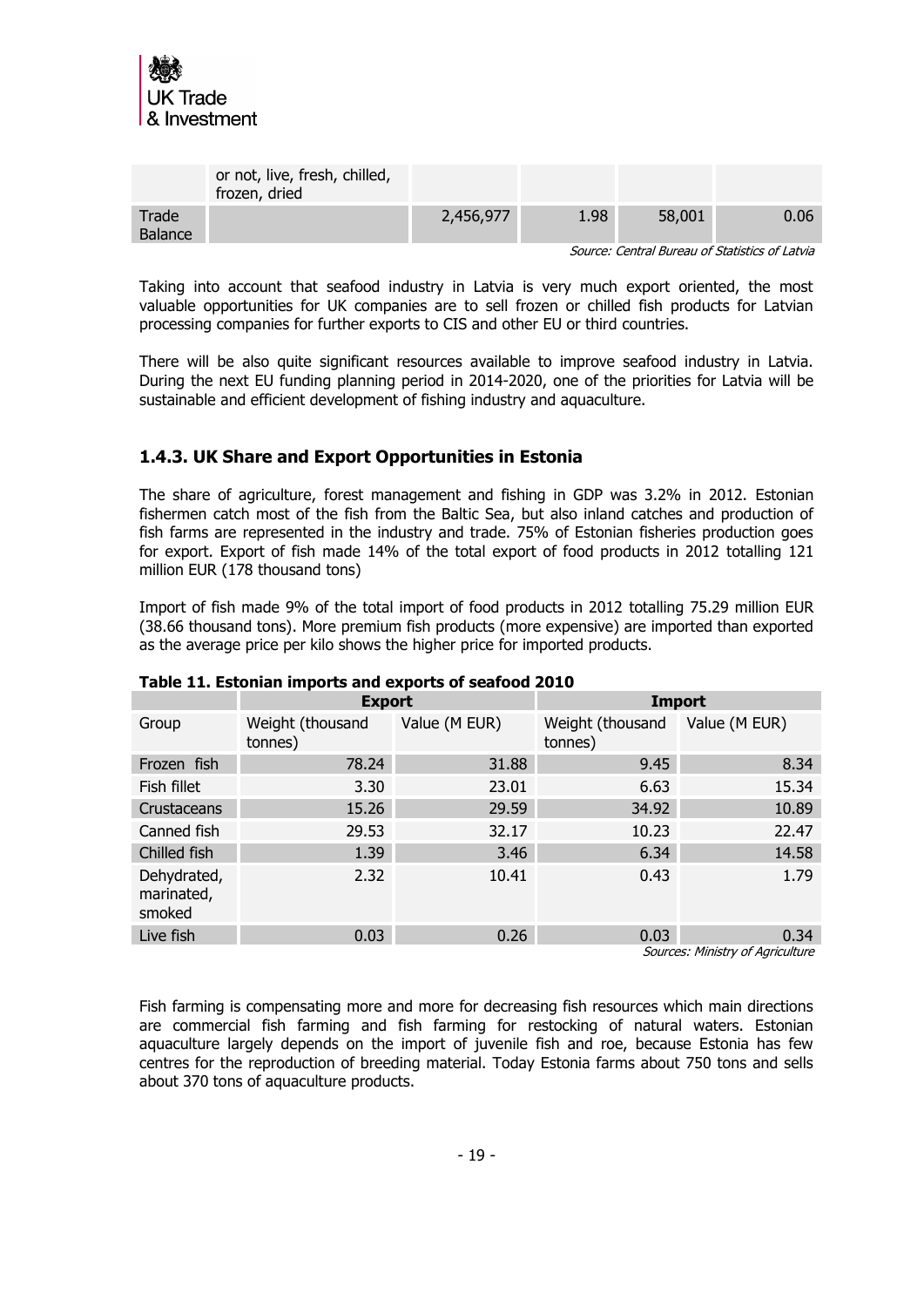

|                                                              | <b>Budget</b> | Paid                             |
|--------------------------------------------------------------|---------------|----------------------------------|
| For adjustment of Community fishing fleet                    | 20.4          | 9.9                              |
| For aquaculture, inland fishing, processing and<br>marketing | 32.8          | 16.4                             |
| For sustainable development of fisheries areas               | 25.7          | 11 7                             |
|                                                              |               | Sources: Ministry of Agriculture |

### **Table 12. Implementation of the European Fisheries Fund in 2007-2012 (million EUR)**

Despite some drawbacks (including a small market, processors preferring domestic raw materials and increasing transportation costs), the Estonian market could be rewarding for UK exporters. According to trade sources, both processors and importers are interested in buying seafood from UK suppliers. In particular, joint ventures and partnerships are sought in order to address cost issues.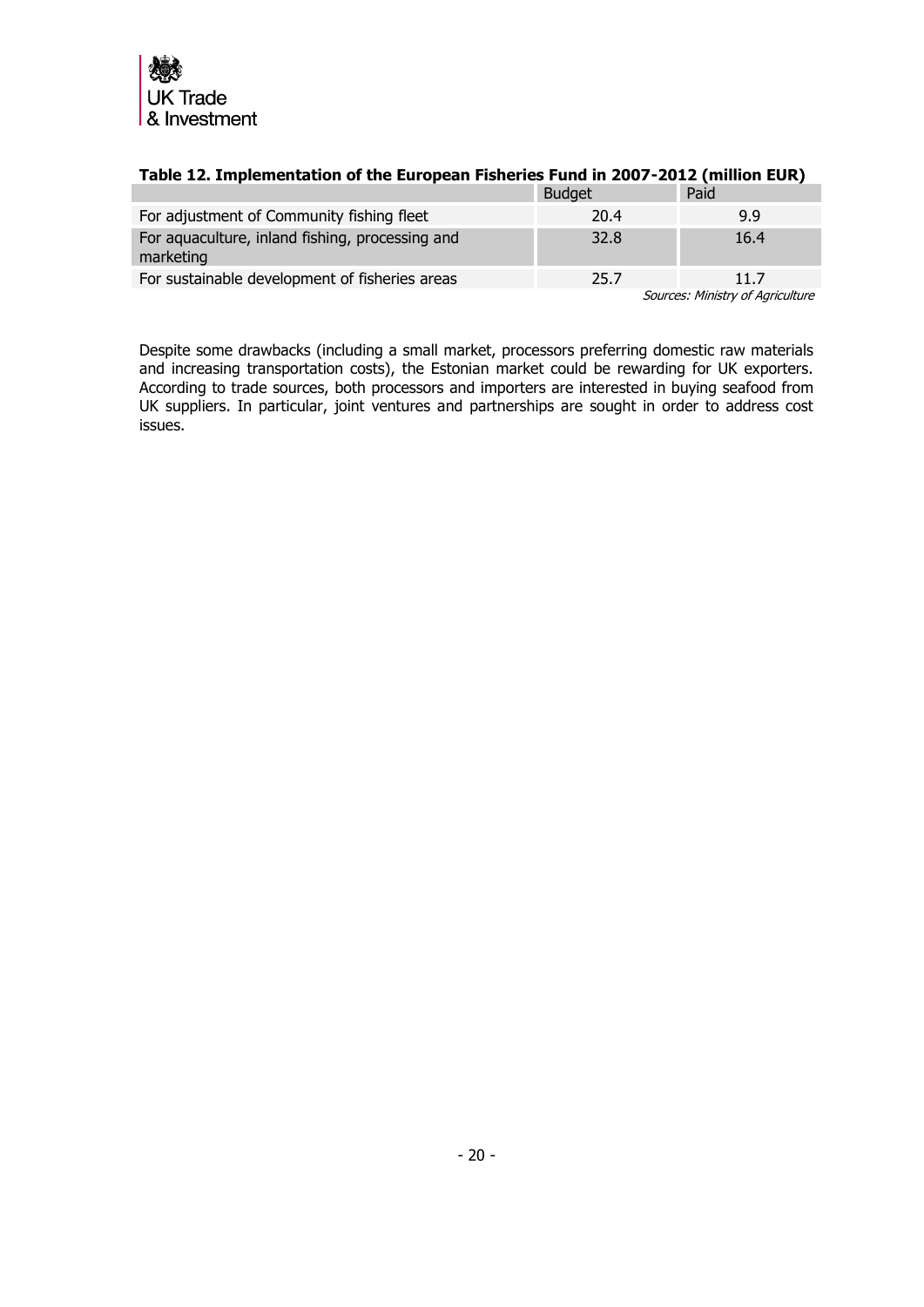

# <span id="page-20-0"></span>**2. Doing Business Profile**

# <span id="page-20-1"></span>**2.1. The Supply Structure**

# <span id="page-20-2"></span>**2.1.1. The Supply Structure in Lithuania**

The British exporters willing to supply the major fish processing companies, may consider contacting them directly as they usually import raw fish themselves.

|  |  | Table 13. Main fish processing companies in Lithuania |
|--|--|-------------------------------------------------------|
|  |  |                                                       |

| Company contacts                                               | Description                                                                                                                                                                                                                                                                                                                                                                                                                                                                                              |
|----------------------------------------------------------------|----------------------------------------------------------------------------------------------------------------------------------------------------------------------------------------------------------------------------------------------------------------------------------------------------------------------------------------------------------------------------------------------------------------------------------------------------------------------------------------------------------|
| Viciunai Group<br>Tel: +370 37 314 484<br>www.viciunaigroup.eu | Viciunai Group, established in 1991, is one of<br>the largest and economically powerful<br>producers of crab taste sticks, surimi products<br>and fish in Europe. Viciunai Group consists of<br>47 companies in 17 countries. The group's<br>product range contains more than three<br>thousand different items sold under brand<br>names Viči, Esva, Columbus and other<br>trademarks. Viciunai Group sales are 85<br>percent export.                                                                   |
| Norvelita, UAB<br>Tel: +370 428 53993<br>www.norvelita.lt      | Lithuanian and Norwegian joint company<br>Norvelita, founded in 1995, is one of the<br>biggest and well-known Lithuanian processing<br>companies that produces a wide variety of<br>products for the domestic and foreign markets.<br>Today Norvelita processes three product<br>categories: smoked and marinated salmon,<br>salted and marinated herring products, and hot<br>smoked fish products. Salmon is the most<br>important product in terms of volume<br>accounting for 70% of the production. |
| Iceco, UAB<br>Tel: +370 343 92745<br>www.iceco.lt              | Iceco is an expert of top-quality ice cream,<br>frozen desserts and fish products in Lithuania.<br>The company owns a few of well-known<br>trademarks - Aurum, Tirpukas, Zigmas and<br>Junga. The company exports approximately<br>70% of its products to the EU countries and<br>the USA.                                                                                                                                                                                                               |
| Lignesa, UAB<br>Tel: +370 446 62005<br>www.lignesa.lt          | Lignesa was established in 1995 and since then<br>processing and conservation of fish and fish<br>products have been its main activities. The<br>company processes sea fish most of which is<br>imported from Norway, Sweden, Iceland,<br>Argentina and Canada, as well as fish, captured<br>in the Baltic Sea and the lakes of Lithuania.<br>Herring, mackerel, salmon, hake, sea bass,<br>cod, carp, bream and other fish products make<br>the largest part of the company's production.<br>- 71 -     |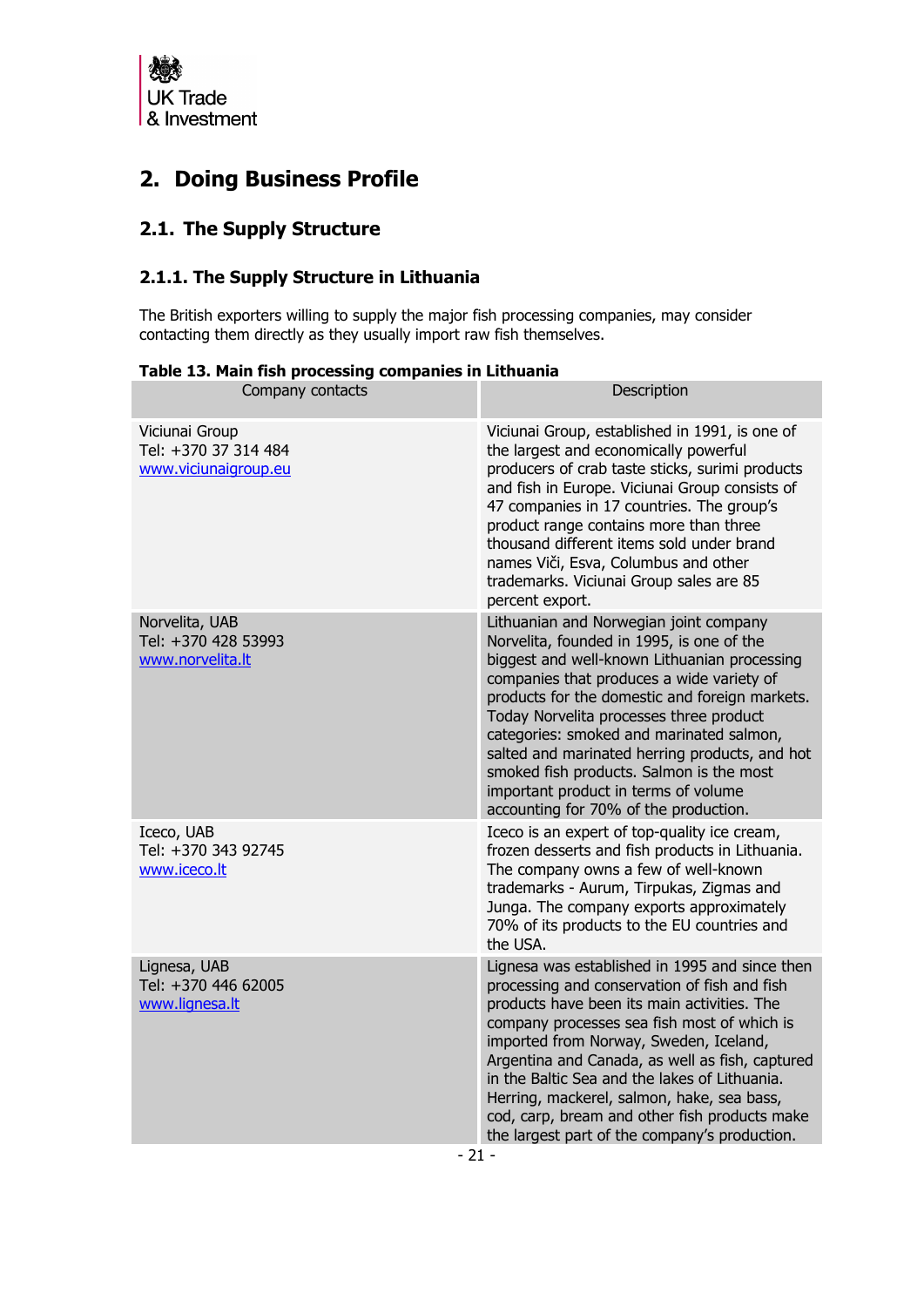

Espersen Lietuva, UAB Tel: +370 700 55299 [www.espersen.lt](http://www.espersen.lt/) Espersen is a world leader in the processing of frozen fish blocks, frozen fillets, specials cuts, and breaded and deluxe puff pastry fish products, with modern production plants and non-production units in Denmark, France, Lithuania, Poland, Russia and Spain as well as in China, Hong Kong and Vietnam. The company is an internationally recognized supplier of high quality fish products. The products are tailor-made private label products; however, the company does not have its own locally branded products.

Source: UKTI

A full list of fish processing companies operating in Lithuania is available at: [http://www.zuv.lt/index.php?957141.](http://www.zuv.lt/index.php?957141)

All major retail chains have their import divisions so could be good business partners for exporting goods to Lithuania. Please see more information about major retail chains in 2.2.1. part of this report.

In order to supply smaller fish processing companies, catering companies, or offer not so common/more niche products to the market, contact with importers/wholesalers might be a more effective option.

| Company contacts                                             | Description                                                                                                                                                                                                                                                                                                          |
|--------------------------------------------------------------|----------------------------------------------------------------------------------------------------------------------------------------------------------------------------------------------------------------------------------------------------------------------------------------------------------------------|
| Bidvest Lietuva, UAB<br>Tel: +370 37 490790<br>www.nowaco.lt | Bidvest Lietuva, founded in 1999, is one of the<br>leading distributors of frozen and chilled food<br>for the retail, wholesale and Horeca sectors in<br>Lithuania. The company's brand Nowaco is the<br>second best-known brand of frozen fish in<br>Lithuania. Bidvest has nearly 1000 items in its<br>assortment. |
| Kauno Žuvis, UAB<br>Tel: +370 37 452446<br>www.kaunozuvis.lt | State joint stock company Zuvis was founded in<br>1994 and re-registered as Kauno Zuvis in 2000.<br>Company's main activity - wholesale trade of<br>fish, real estate rentals and cargo handling<br>(loading/unloading).                                                                                             |
| Iceco, UAB<br>Tel: +370 343 92745<br>www.iceco.lt            | Iceco is an expert of top-quality ice cream,<br>frozen desserts and fish products in Lithuania.<br>The company owns a few of well-known<br>trademarks - Aurum, Tirpukas, Zigmas and<br>Junga. The company exports approximately<br>70% of its products to the EU countries and the<br>USA.                           |
| Fibex, UAB<br>Tel: +370 5 2756585<br>www.fibex.lt            | Fibex, established in 2010, is an importer of<br>frozen fish products. The company serves large<br>shopping centres in Lithuania, Latvia and<br>Estonia.                                                                                                                                                             |

#### **Table 14. Main fish importers/distributors operating in Lithuania**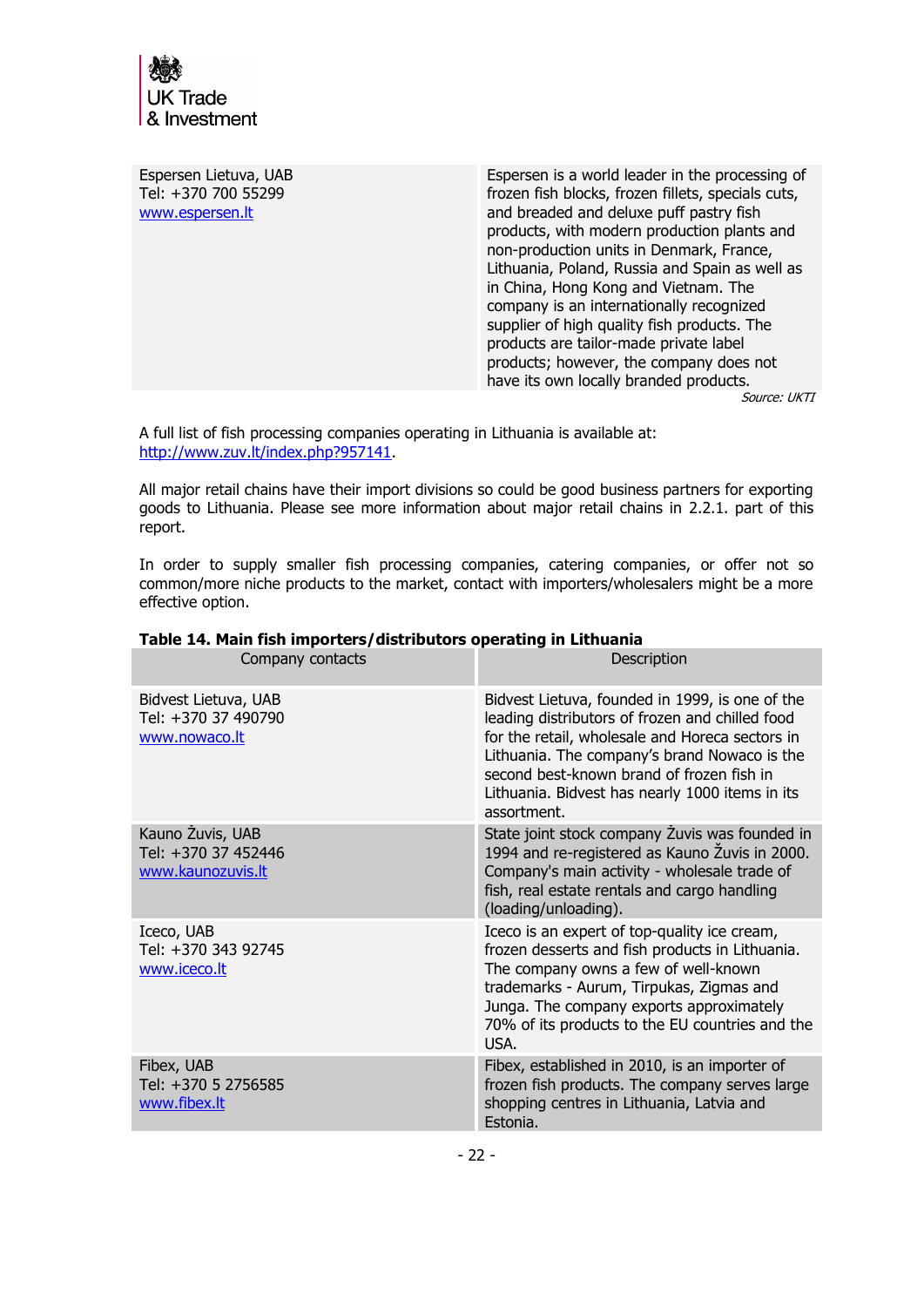

| Baltic Fisher, UAB<br>Tel: +370 640 40480<br>www.balticfisher.lt | Baltic Fisher is a modern company which<br>specializes mainly in international trade of<br>frozen fish and seafood. The company offers a<br>wide range of frozen fish products from<br>international producers (Norway, Denmark,<br>Spain, Germany, Peru, Argentina, Ecuador,<br>China, Vietnam, Australia, New Zealand, etc.).<br>Companys' activities are focused on Russian<br>market, as well as clients and partners from<br>Kazakhstan, Azerbaijan, Ukraine and other<br>countries. |
|------------------------------------------------------------------|-------------------------------------------------------------------------------------------------------------------------------------------------------------------------------------------------------------------------------------------------------------------------------------------------------------------------------------------------------------------------------------------------------------------------------------------------------------------------------------------|
|------------------------------------------------------------------|-------------------------------------------------------------------------------------------------------------------------------------------------------------------------------------------------------------------------------------------------------------------------------------------------------------------------------------------------------------------------------------------------------------------------------------------------------------------------------------------|

Source: UKTI

### <span id="page-22-0"></span>**2.1.2. The Supply Structure in Latvia**

During 2012, imports of seafood products has stayed approximately at the same level as in 2011, reaching 53.1 million of tons in terms of volume and 131 million EUR in terms of value.

| .<br>Country    | % of the imports (sorted from lowest to<br>highest) |  |  |  |  |
|-----------------|-----------------------------------------------------|--|--|--|--|
|                 |                                                     |  |  |  |  |
| Spain           | 2.9                                                 |  |  |  |  |
| Finland         | 3.6                                                 |  |  |  |  |
| <b>Denmark</b>  | 3.9                                                 |  |  |  |  |
| Morocco         | 5.3                                                 |  |  |  |  |
| Poland          | 6.9                                                 |  |  |  |  |
| Other countries | 11.5                                                |  |  |  |  |
| Estonia         | 12.5                                                |  |  |  |  |
| Norway          | 12.9                                                |  |  |  |  |
| Lithuania       | 16.9                                                |  |  |  |  |
| Sweden          | 23.6<br>.                                           |  |  |  |  |

Source: Central Bureau of Statistics of Latvia

Interesting fact is that Poland has appeared into the import balance of seafood products with significant 6.9% share. This is the first time when Poland was registered as a supplier.

General rules of the free trade within EU apply in Latvia, as well as in other Baltic States. In order to legally sell to Latvian processing companies or any other legal entity, a UK company must have the status as 'approved company' before to sell any goods. The status can be obtained at the local food and veterinarian authority.

As of January, 2014, there were 105 approved companies in Latvia fully legitimate to buy, process and sell seafood products in Latvia and the EU.

#### **Table 15. The biggest fish companies in Latvia**

| Company contacts             | Description                                                                                     |  |  |
|------------------------------|-------------------------------------------------------------------------------------------------|--|--|
| Gamma-A<br>Tel: +37167615142 | Turnover in 2012 - 35.7 million EUR Enterprise<br>"Gamma-A" specializes on manufacture of high- |  |  |
|                              |                                                                                                 |  |  |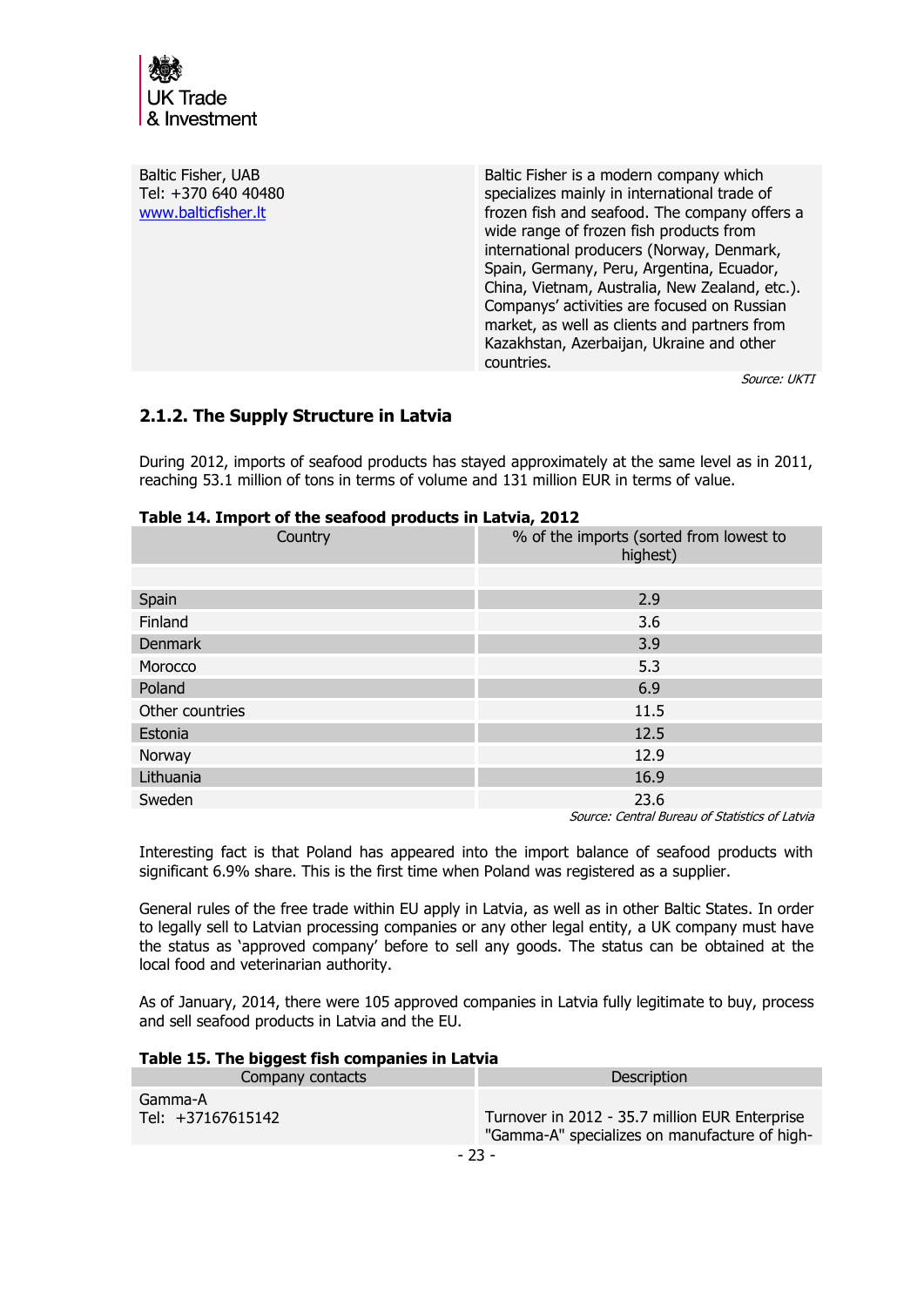| www.gamma-a.lv                                              | quality tinned fish products. Production<br>assortment totals more than 140 names,<br>among which: smoked sprats, smoked smelts,<br>sardines, mackerel, herring, sardinell, pate from<br>the smoked sprats, cod liver. Company also<br>produces cans for the food industry.                                                                                                                                        |
|-------------------------------------------------------------|--------------------------------------------------------------------------------------------------------------------------------------------------------------------------------------------------------------------------------------------------------------------------------------------------------------------------------------------------------------------------------------------------------------------|
| Karavela<br>Tel: +37167496400<br>www.kaija.lv               | Turnover in 2012 - 20.6 million EUR.<br>Company is one of the biggest fish processing<br>companies in Baltic States with rich history and<br>continuous future plans for development.<br>Company has successfully introduced their own<br>brand: Arnold Sorensen. They also process<br>products for private labels as well.                                                                                        |
| Brívais Vilnis<br>Tel: +37164000210<br>www.brivaisvilnis.lv | Turnover in 2012 - 13.9 million EUR. JSC<br>"Brivais vilnis" is the first company in the Baltics<br>which was complied certification of EU Directive<br>91/493/EEC which permits the company to<br>export goods to EU member states.<br>JSC "Brivais vilnis" was the first Baltic fish<br>processing company which started producing<br>canned fish in lithographed Hansa 190g and<br>Dingly 100 g easy-open cans. |
|                                                             | Source: Register of Enterprises of Latvia                                                                                                                                                                                                                                                                                                                                                                          |

The full list of the approved companies in seafood industry in Latvia can be found at: [http://www.pvd.gov.lv/eng/main\\_menu/registers/latvian\\_approved\\_and\\_registrat/lists\\_of\\_approv](http://www.pvd.gov.lv/eng/main_menu/registers/latvian_approved_and_registrat/lists_of_approved_food_establi) ed food establi

# <span id="page-23-0"></span>**2.1.3. The Supply Structure in Estonia**

The number of companies active in the seafood sector in Estonia has been decreasing year by year. The number of companies active was 85 on 2012. For example if the license of fish catching was given to 53 enterprises in 2007 then only 25 was issued in 2012. The main reason behind that is the decrease of fish resource available. The number of recognised processor is 6 companies and more 12 newcomers were registered in 2012. The number of businesses is also changing as some firms are closing down due to the increasing competition or being taken over. Most processing businesses are located on the shore of the Baltic Sea. Harbours and other logistical services have gone through a rapid development in the past ten years and continuous improvements are achieving the goal of providing modern logistical solutions for trading activities in the region.

Larger processors usually import directly from foreign exporters for further processing purposes, while the retail and the catering channels are mostly supplied by importers/wholesalers.

Due to the increasing competition and continuously increasing operating costs, the price of raw material is important to seafood suppliers. The quality is one of the key requirements. In the opinion of seafood importers/wholesalers the availability of a wide assortment of non-domestic seafood species is also crucial. The eye-catching appearance of packed products is considered important.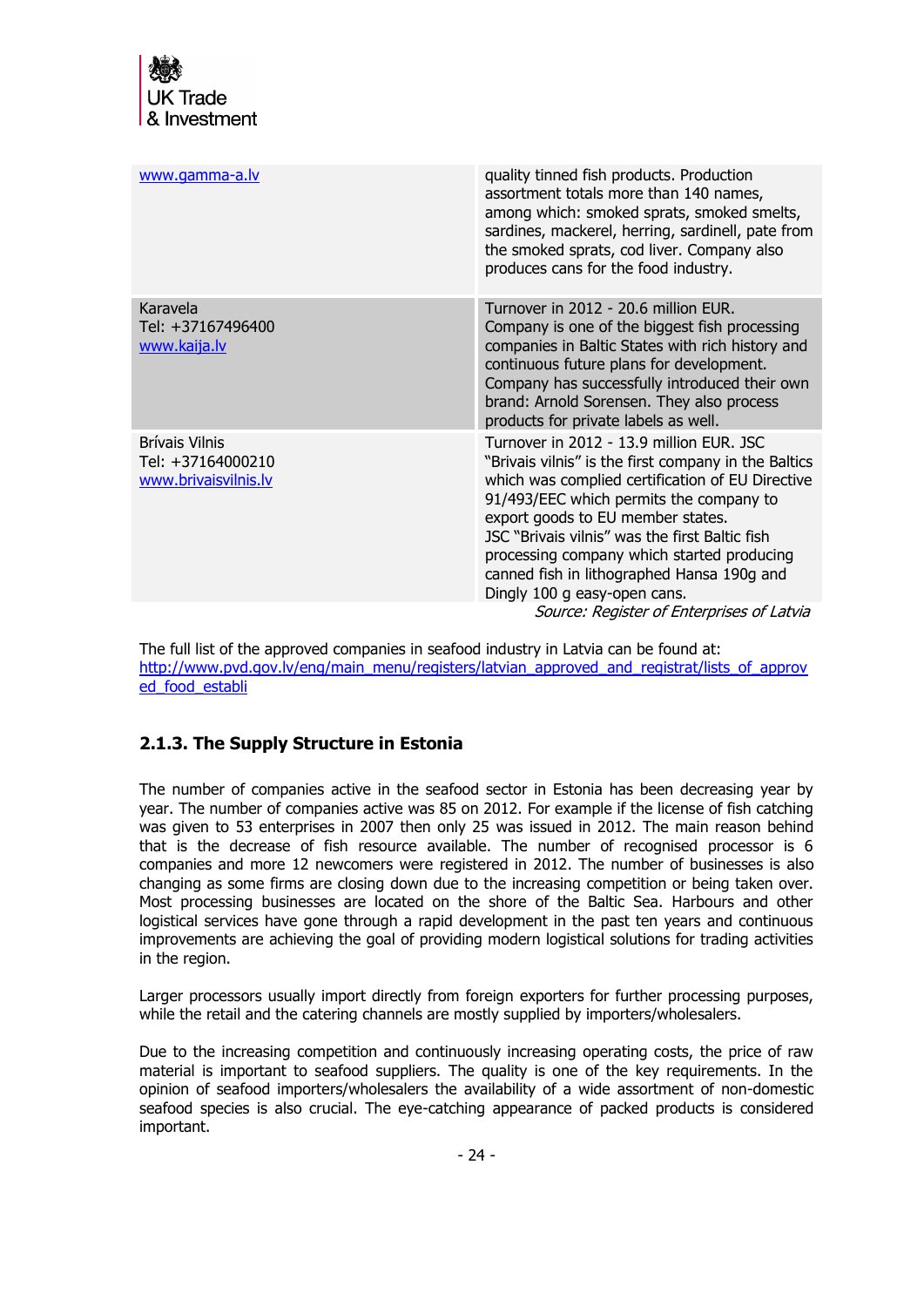

| $100 \pm 01 \pm 00$                                                      |                                                                                                                                                                                                             |  |  |  |
|--------------------------------------------------------------------------|-------------------------------------------------------------------------------------------------------------------------------------------------------------------------------------------------------------|--|--|--|
| Company contacts                                                         | Description                                                                                                                                                                                                 |  |  |  |
| <b>Spratfil AS</b><br>Tel: +372 6737330<br>www.spratfil.ee               | The company is a modern fish processor in<br>Estonia exporting over 90% of products to<br>Germany, Finland, Denmark, Sweden, etc. The<br>Product range includes fillets, smoked and fried<br>fish products. |  |  |  |
| <b>Japs AS</b><br>Tel: +372 445 9600<br>www.japs.ee                      | The company is a fish processing factory from<br>1992 and processing fresh water fish like pike-<br>perch, pike, perch, cod and Baltic herring.                                                             |  |  |  |
| Freshrex Group OÜ<br>Tel:+372 4473 620<br>www.freshrex.ee                | An Estonian fish processor providing fish<br>processing, production and freezing services.<br>Products are marinated herring, rollmops,<br>herring fillets.                                                 |  |  |  |
| <b>Katanter Fish Trading Company</b><br>Tel: +372 6008995<br>www.fish.ee | International fish trading company supplying<br>retail and Horeca sector. Supply wide range of<br>fish products and has its own freezing and<br>salting plant.                                              |  |  |  |
| <b>M.V.Wool AS</b><br>Tel: +372 622 4435<br>www.mvwool.ee                | The company is a producer and distributor of<br>fish products. They supply fresh, frozen<br>products and export to number of countries.                                                                     |  |  |  |
| Ösel Fish OÜ<br>Tel: +372 45 44221<br>www.oselfish.ee                    | The company is a fish processer, producer and<br>distributor. Their product list includes about 80<br>different fish products and is the supplier of<br>local market.                                       |  |  |  |
| <b>Maseko AS</b><br>Tel:+372 626 4450<br>www.maseko.ee                   | The company produces canned fish, salted,<br>smoked fish products, different preserves, etc.<br>They export products worldwide and are<br>actively taking part in international fish<br>exhibitions.        |  |  |  |
|                                                                          | $C_{\text{Al}}$                                                                                                                                                                                             |  |  |  |

### **Table 16. The key fish processors/importers/distributors in Estonia:**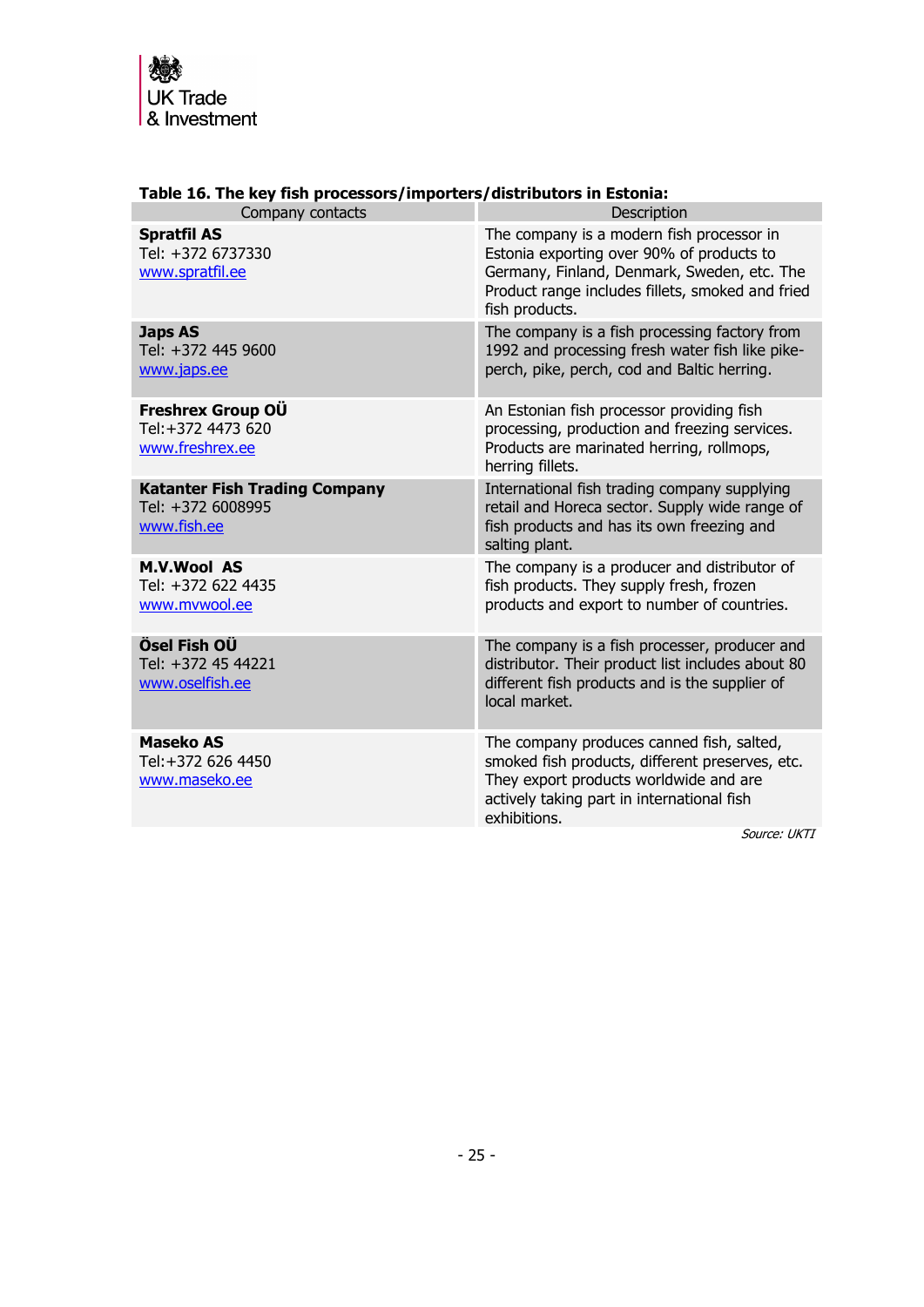

# <span id="page-25-0"></span>**2.2. The Retail Channels**

## <span id="page-25-1"></span>**2.2.1. The Retail Channels in Lithuania**

There are four main retail chains operating in Lithuania: MAXIMA, RIMI, IKI, NORFA. The first two (MAXIMA and RIMI) have developed a concept of supermarkets and hypermarkets, while IKI operates a network of smaller stores, aiming for quick and convenient shopping. NORFA positions itself as a chain of more affordable products and in most cases its shops are located further from the city centre. There are several other players in the market: AIBE  $-$  a chain of shops in small towns and villages, offering more affordable products; EXPRESS MARKET – a small rather new chain of small shops in the major cities of Lithuania, offering small selection of convenience products; LIDL – plans to enter the market and currently is purchasing land with an aim to develop shops in the major cities in Lithuania; FRESH MARKET – a newly established chain of ten food and convenience products stores across Lithuania; PRISMA – operating three shops in Lithuania and considering expansion.

Over the last yeast IKI, RIMI and MAXIMA have expanded their fresh chilled fish sections, and currently offer a rather broad variety of fish, including both most common kinds as well as not so popular and more exotic ones.

| Company contacts               | Description                                                                                                                                                                                                                                                                                                                                                                                                                                                                                                                                                                                                                                                                                                                                                                                                                                                 |  |  |  |
|--------------------------------|-------------------------------------------------------------------------------------------------------------------------------------------------------------------------------------------------------------------------------------------------------------------------------------------------------------------------------------------------------------------------------------------------------------------------------------------------------------------------------------------------------------------------------------------------------------------------------------------------------------------------------------------------------------------------------------------------------------------------------------------------------------------------------------------------------------------------------------------------------------|--|--|--|
| <b>MAXIMA</b><br>www.maxima.lt | Turnover (2012) - EUR 1,323 million<br>Number of employees - 16,323<br>Number of stores - 225 in Lithuania, 499 in<br>total.<br>neighbourhood<br>Stores type -<br>stores;<br>supermarkets; hypermarkets; cash & carry;<br>Online shop.<br>Product range - from food to household goods<br>and clothes; products of different price range $-$<br>from cheaper to more exclusive ones. Also<br>offers several own brands, including a brand for<br>cheaper products; well-priced main product<br>group; eco products; also in-shop produced<br>food. The MAXIMA offers around 65,000 names<br>of goods.<br>Other information - operates in Lithuania,<br>Latvia, Estonia, Bulgaria, and Poland. Has<br>acquired a Spanish retail chain Supersol in<br>2012. It is the largest Lithuanian capital<br>company and the largest employer in the Baltic<br>States. |  |  |  |
| <b>IKI</b><br>www.iki.lt       | Turnover (2012) - EUR 550 million<br>Number of employees - 8,254<br>Number of stores - 240<br>Stores type - neighbourhood supermarkets and<br>smaller stores.<br>Product range - a variety of convenience goods                                                                                                                                                                                                                                                                                                                                                                                                                                                                                                                                                                                                                                             |  |  |  |

#### **Table 17: Major mainstream retail chains in Lithuania**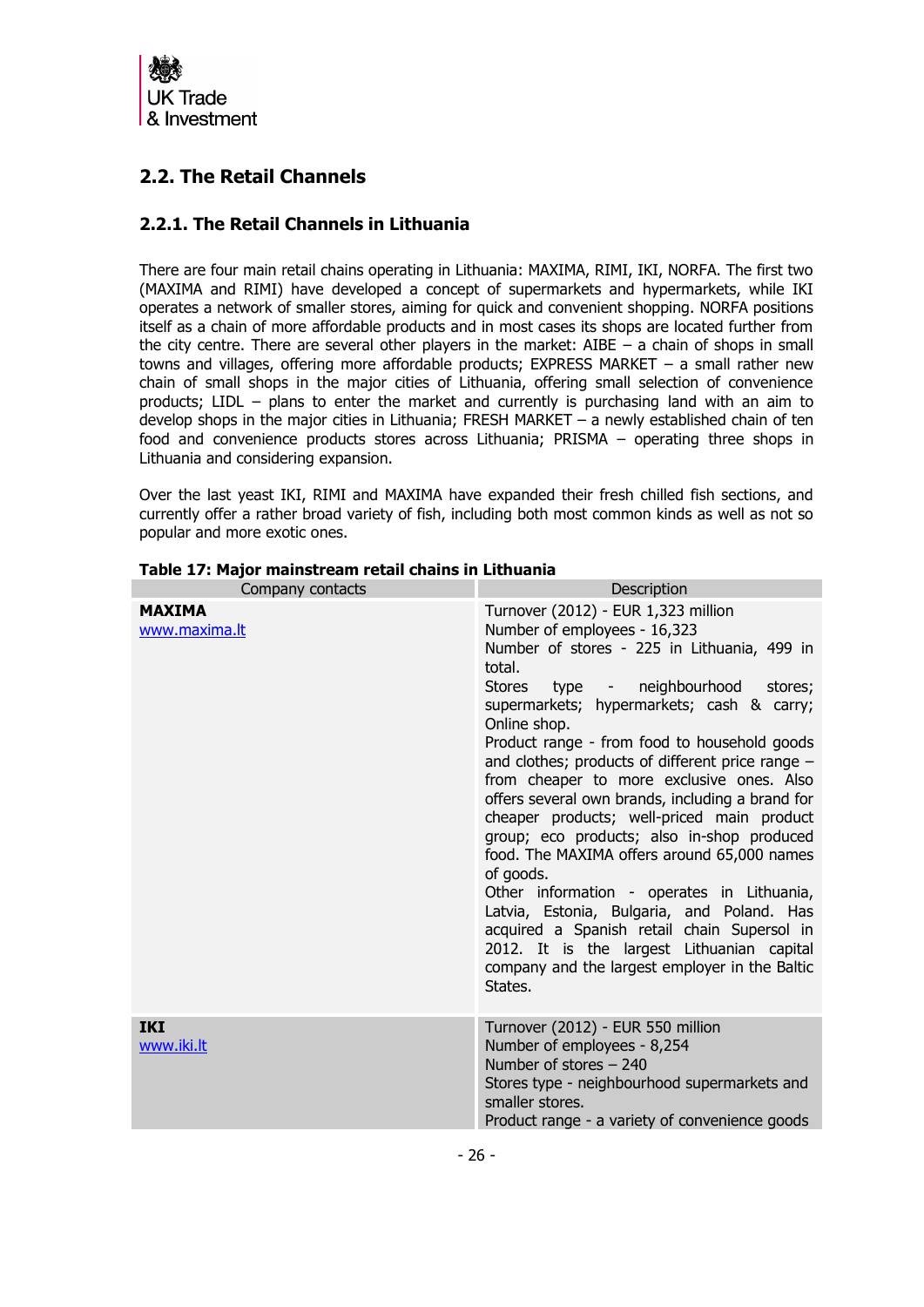|                              | including several groups sold under own<br>brands: well-priced main product groups;<br>cheaper products; exclusive products line; local<br>farmers' produce; in-shop produced food.<br>Other information - the first company to<br>introduce<br>loyalty<br>programmes,<br>self-service<br>checkout, fast service checkout system, and<br>create eco-friendly shopping bags.<br>Has been operating a chain of shops in Latvia,<br>but has recently sold them.                                                                                                                                                                                                                                                                                                                                                                                                                                                                                                                                         |
|------------------------------|------------------------------------------------------------------------------------------------------------------------------------------------------------------------------------------------------------------------------------------------------------------------------------------------------------------------------------------------------------------------------------------------------------------------------------------------------------------------------------------------------------------------------------------------------------------------------------------------------------------------------------------------------------------------------------------------------------------------------------------------------------------------------------------------------------------------------------------------------------------------------------------------------------------------------------------------------------------------------------------------------|
| <b>RIMI</b><br>www.rimi.lt   | Turnover (2012) - EUR 214 million.<br>Number of employees - 2,604<br>Number of stores $-38$<br>Stores type - supermarkets and hypermarkets<br>Product range - from food to household goods<br>and clothes; products of different price range -<br>from cheaper to more exclusive ones. Offers a<br>number of products under own brands:<br>exceptional quality food; affordable price<br>products; ecological products; several cheaper<br>brands.<br>Other information - Rimi Baltic operates shops<br>in Lithuania, Latvia, and Estonia. Since 2006 it<br>is subsidiary company of ICA AB.                                                                                                                                                                                                                                                                                                                                                                                                         |
| <b>NORFA</b><br>www.norfa.lt | Turnover (2012) - EUR 390.6 million<br>Number of employees - 3,143<br>Number of stores $-132$<br>Stores type - five store types: S, L, XXL and<br>Hyper.<br>Product range - a variety of food and<br>convenience goods, including several groups of<br>products sold under own brands: affordable<br>products in each category; milk products; a<br>number of produce by their own production<br>facilities; sweets, juices, pickled vegetables,<br>mustard, jams, and other by own production<br>facilities; frozen fish and fish fingers; nuts and<br>dried fruits; and other.<br>Other information - Norfa's affiliate company<br>Rivona is an importer and supplier of goods for<br>Norfa, also manages logistics, international<br>transportation, real estate rentals and other.<br>Rivona also owns two manufacturing<br>companies: Alytaus Pieninė (dairy) and Alytaus<br>Konservai (producer of 90 kinds of products,<br>including sweets, juices, pickled vegetables,<br>jams, and other). |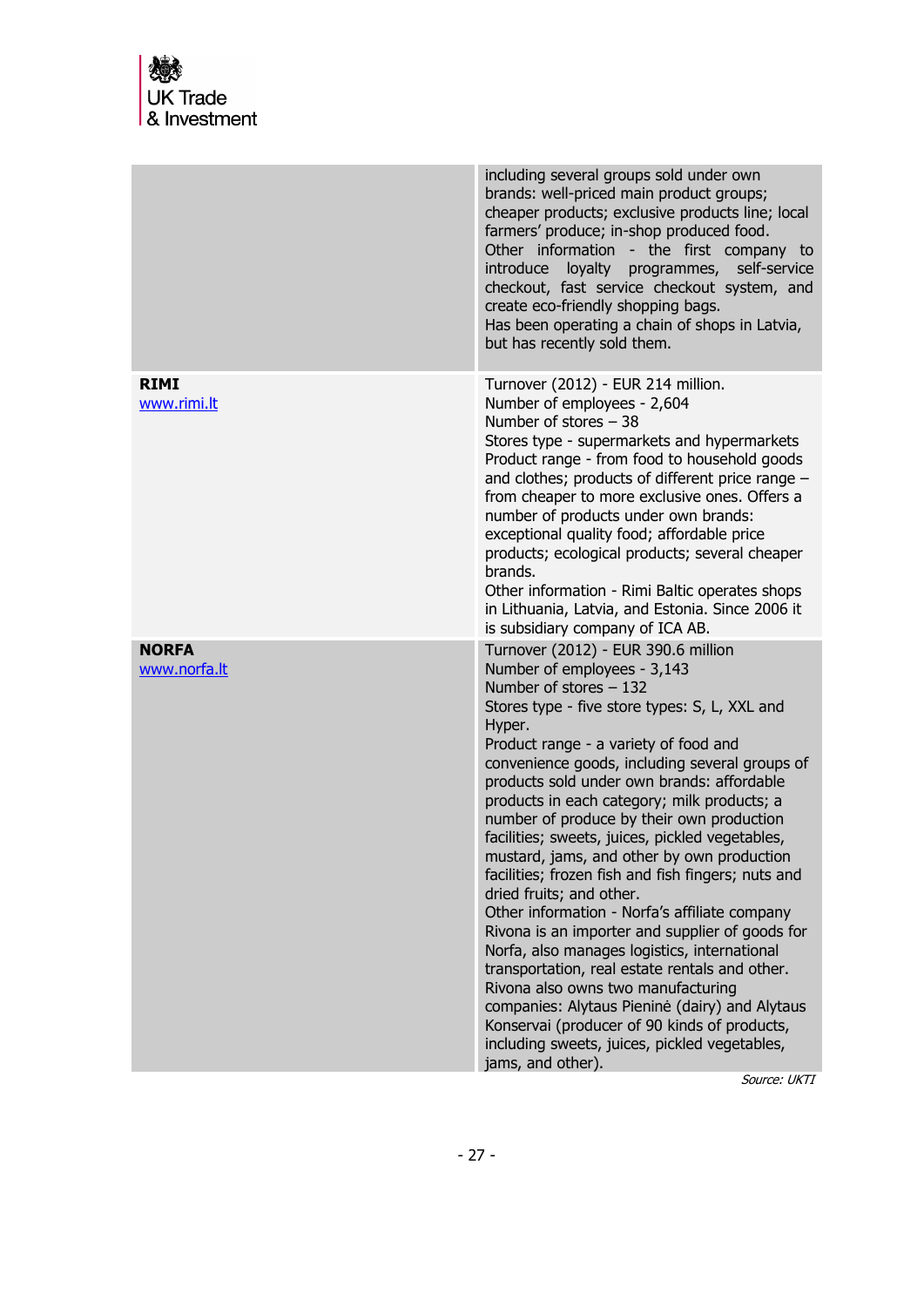

# <span id="page-27-0"></span>**2.2.2. The Retail Channels in Latvia**

Regarding the retail channels, Maxima, [www.maxima.lv,](http://www.maxima.lv/) and RIMI, [www.rimi.lv,](http://www.rimi.lv/) retail chains have a major share of food and drink market in Latvia. The general trend in the market is convergence amongst the players. Thus, for example, Lithuanian food store chain IKI, www.iki.ly, decided to sell their network to Latvian company MEGO, www.mego.ly. After the merger MEGO will become a quite important player in the food and drink market in Latvia.

| Company contacts                         | Description                                                                                                                                                                                                                        |  |  |  |
|------------------------------------------|------------------------------------------------------------------------------------------------------------------------------------------------------------------------------------------------------------------------------------|--|--|--|
| MC <sup>2</sup><br>www.mc2.lv            | The most expensive food store in Latvia. The<br>company which operates it also has their own<br>supply division which supplies HORECA sector<br>and other supermarket chains. The name of the<br>company is Reaton, www.reaton.ly. |  |  |  |
| <b>SKY</b><br>www.sky.lv                 | Relatively small food store chain of 4 stores,<br>definitely upper intermediate product range.<br>They also have their own purchase company<br>which supplies their own stock.                                                     |  |  |  |
| <b>STOCKMANN</b><br>www.stockmann.lv     | Quite popular supermarket in the excellent<br>location in a very centre of Riga city, also has a<br>very broad range of high quality products.                                                                                     |  |  |  |
| <b>RIGA CENTRAL MARKET</b><br>www.rct.lv | Speaking about fresh, chilled and smoked fish<br>products, it is the leader retailer. Market offers<br>a very wide range of seafood products.                                                                                      |  |  |  |

### **Table 18: Major hi-end, high quality retail outlets in Latvia**

Source: UKTI

Other famous retail companies that provide seafood products to the shops and HORECA are:

Viciunai – LAT, [www.viciunaigroup.eu](http://www.viciunaigroup.eu/) Salas Zivis – [www.salas-zivis.com](http://www.salas-zivis.com/) Zila Laguna – [www.zila-laguna.lv](http://www.zila-laguna.lv/)

Taking into account that Latvia has 500 km long coastal line, the seafood products are very well perceived. Latvia is expecting that one of the most adored fish, the river lamprey, prepared in very ancient way, will achieve EU certificate of traditional and regional product.

# <span id="page-27-1"></span>**2.2.3. The Retail Channels in Estonia**

The Estonian retail structure is highly developed and the trend is to widen the network of supermarket/hypermarket chains. About 70% of food is sold in modern retails formats of which 18% are hypermarkets, 30% supermarkets and over 20% discount stores. The total turnover of retail sale was 3.9 billion EUR in 2011 in Estonia.

| Table 19: Major mainstream retail chains in Estonia |  |
|-----------------------------------------------------|--|
|-----------------------------------------------------|--|

| Company contacts               | Description                                                                                                           |
|--------------------------------|-----------------------------------------------------------------------------------------------------------------------|
| <b>ETK Group</b><br>www.etk.ee | Number of stores: 558 stores. Largest portfolio<br>in Estonian retail.<br>Comprises 19 local consumers co-operatives, |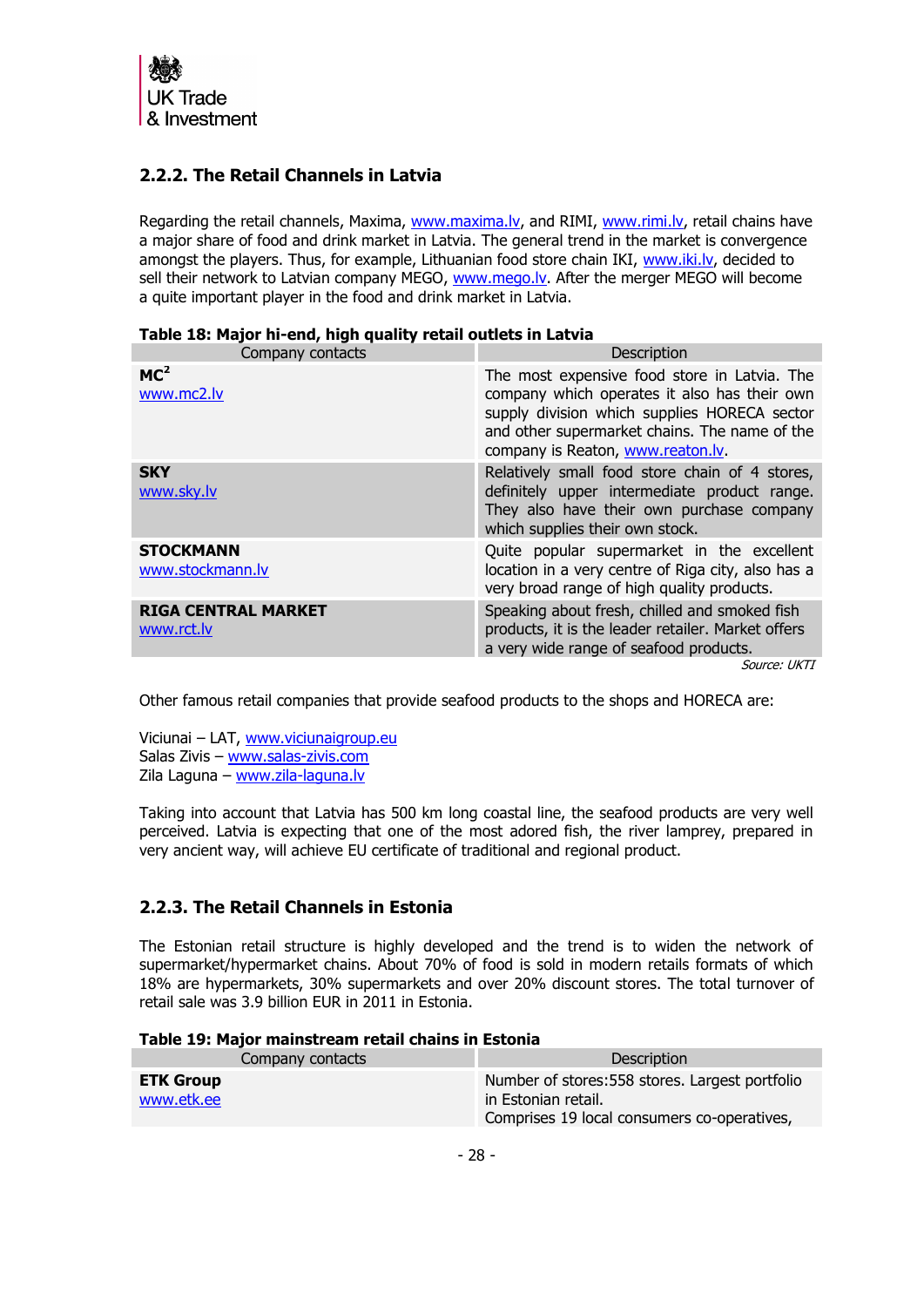<span id="page-28-0"></span>

|                                       | bringing together over 83,000 owners.<br>Store type: Hyperpermarkets, supermarkets,<br>convenience stores.<br>Product range: ETK's Säästu private label was<br>launched in May 2005<br>Best practices:<br>1.Strengthening the co-operation between<br>chains and co-operatives;<br>2. Intensifying information and commodity<br>flows;<br>3. Increasing effciency;<br>4. Using information more effectly;<br>5. Developing best practice strategies. |
|---------------------------------------|------------------------------------------------------------------------------------------------------------------------------------------------------------------------------------------------------------------------------------------------------------------------------------------------------------------------------------------------------------------------------------------------------------------------------------------------------|
| <b>Rimi Eesti food</b><br>www.rimi.ee | Number of stores: 84 stores.<br>Store type: Hypermarkets, supermarkets,<br>discount stores.<br>Product range: Focus on quality and freshness.<br>Best practices: A Rimi Hypermarket contains<br>around 40,000 SKU's and offers a strong fresh<br>food offer combined with non-food.                                                                                                                                                                  |
| <b>Selver</b><br>www.selver.ee        | Number of stores: 41 stores. Subsidary of AS<br>Tallinna Kaubamaja.<br>Store type: Hypermarkets, supermarkets.<br>Product range: Strong focus on convience<br>goods.<br>Best practices: In recent years, Selver has<br>slepped up its marketing activity focusing on<br>new customer loyalty programmes and driving<br>awareness of the Köök private label brand.                                                                                    |
| <b>Maxima</b><br>www.maxima.ee        | Number of stores: 70 stores.<br>Store type: Hypermarkets, Supermarkets.<br>Product range: Quality of products at<br>competitive prices.<br>Best practices: In 2006, the group took the<br>decision to convert all its existing stores into<br>the Maxima X brand, as it attempted to roll-out<br>the Maxima X, XX and XXX chains across all<br>three of the Baltic States.                                                                           |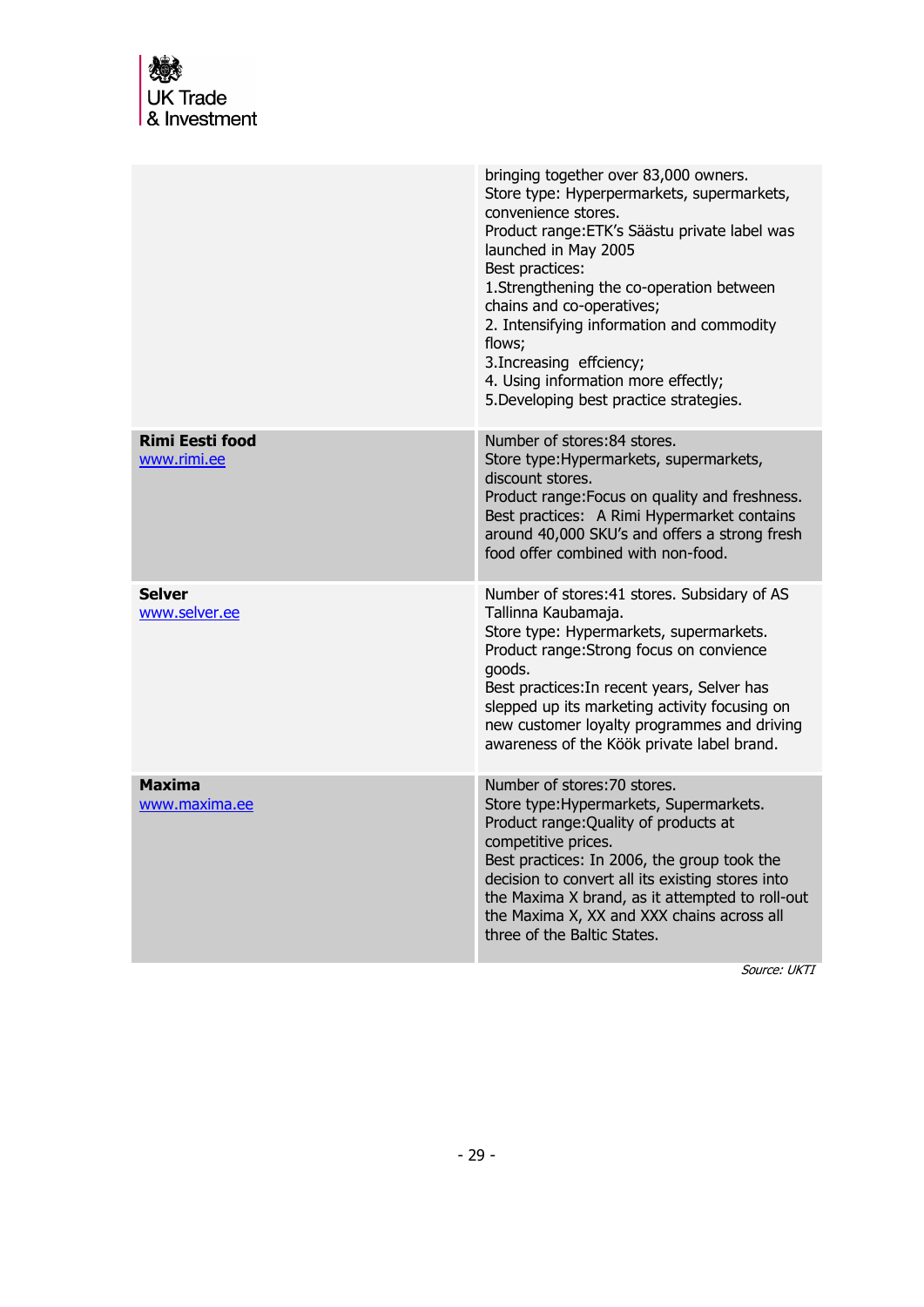

# **2.3. The Foodservice Channel**

## <span id="page-29-0"></span>**2.3.1. The Foodservice Channel in Lithuania**

In 2012, the turnover of food and beverage service enterprises amounted to EUR 405 million. Compared to 2011, it increased by 5.7%, compared to  $2010 -$  by 18.9%. In 2012, the largest turnover of food and beverage service enterprises was in Vilnius county: 173.8 million EUR, or 45.8% of the total turnover in the country (1.2% increase from 2011). In the end of 2012, 31.1% of all country's catering units and 38.9% of seats in catering units were located in Vilnius city.

The largest per-capita turnover of food and beverage service enterprises was in Neringa municipality  $-1,007$  EUR, Palanga town municipality – EUR 667, and Vilnius city municipality – 319 EUR (national average  $-133$  EUR). $8$ 

### **Table 20: Catering services enterprises in Lithuania**

|                                                                         | 2008  | 2009  | 2010  | 2011  | 2012  |
|-------------------------------------------------------------------------|-------|-------|-------|-------|-------|
| <b>Turnover of food and beverage service</b><br>activities, million EUR | 417.9 | 331.7 | 316.2 | 363.4 | 398.1 |
| <b>Number of catering units</b>                                         | 3,170 | 2,961 | 3,080 | 3,107 | 3,179 |
| Number of seats in catering units,<br>thousand                          | 173.8 | 165.8 | 186.4 | 193.3 | 201.3 |
| <b>Average number of</b><br>seats per catering unit                     | 55    | 56    | 61    | 62    | 63    |

Source: Statistics Lithuania

Two main market trends may be noticed in Lithuanian FSE market. Larger restaurant groups are swallowing up single little cosy restaurants, whereas many newly opened FSEs are fast-food undertakings, such as money-savvy pizzerias, sushi bars, kybyn places or little bakeries. European cuisine is being pushed away by the Asian cuisine, though the best Italian, French and other classic-cuisine restaurants are still popular. Currently, there are few main FSE groups well established in the market, the largest of which are: CILI HOLDINGS [\(www.cili.lt\)](http://www.cili.lt/), VICIUNAI RESTAURANT GROUP [\(www.viciunaigroup.eu\)](http://www.viciunaigroup.eu/) and PIZZA JAZZ [\(www.pj.lt\)](http://www.pj.lt/).

Fast food international chains such as McDonalds, Pizza Hut or KFC have only a small share in the market but are expanding and intend to open new restaurants in the country over the coming years. Currently McDonalds operates 10, KFC 2, Pizza Hut 1 restaurant in Lithuania, however the latter two have announced about their plans to expand in Lithuania. In addition, another fast food chain Subway is about to enter the Lithuanian market in 2014.

Another trend – emphasis on exceptional cuisine and high quality food. Majority of the restaurants opened in Vilnius in Klaipeda over the last two years emphasise their cuisine and high quality of food as opposed to extensive menus or luxurious environment. The owners of these places are well known Lithuanian chefs.

<sup>8</sup> Source: Statistics Lithuania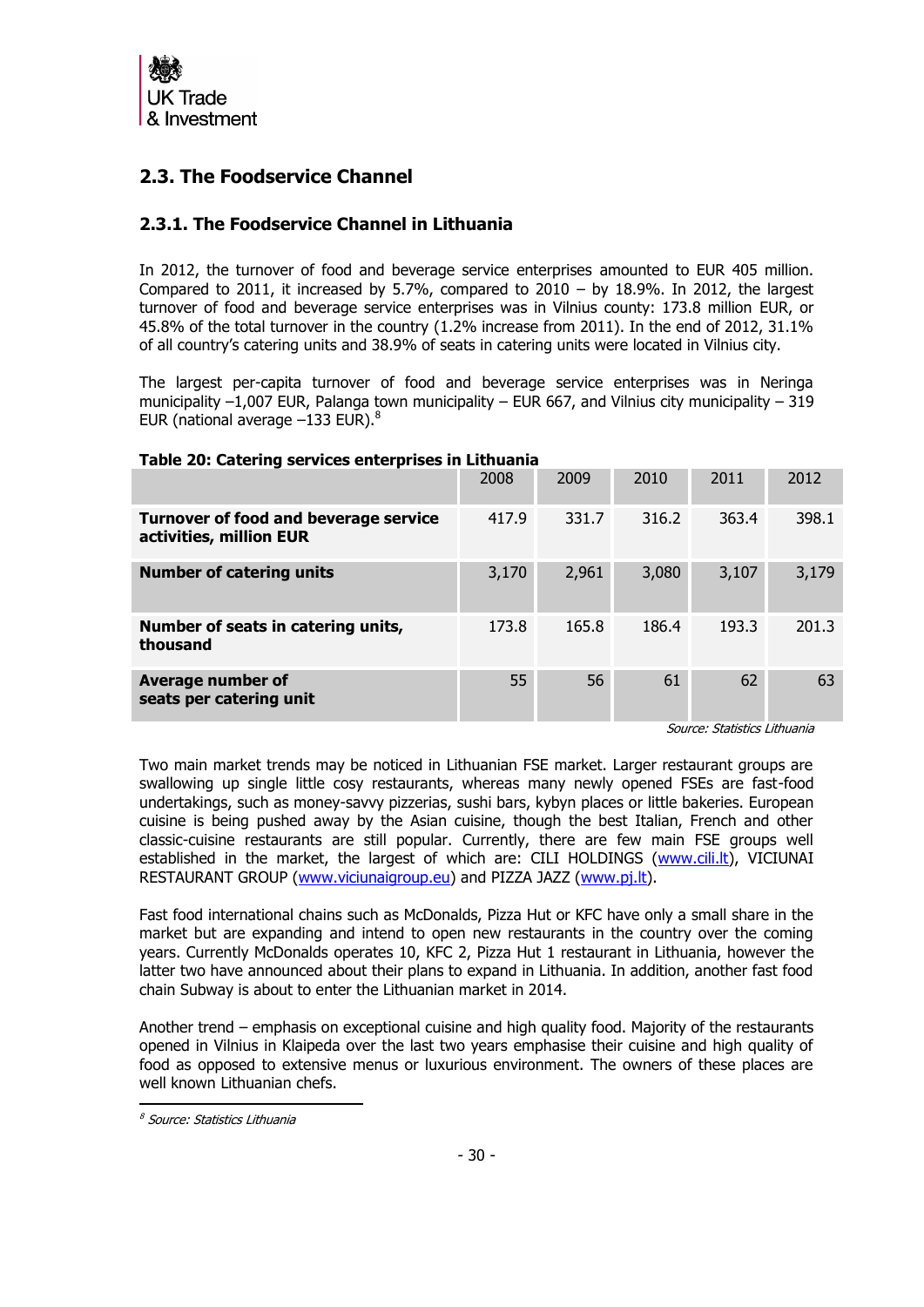

# <span id="page-30-0"></span>**2.3.2. The Foodservice Channel in Estonia**

Number of enterprises in catering sector accounts for about 4% of the total number of enterprises in Estonia and is developing in due to growing tourism and business catering (conferences) as well as the presence and popularity of many commercial catering outlets offering affordable, mainly traditional Estonian prepared food daily during business hours.

The consumption of fish products has been decreasing year by year during the last ten years however the seafood is widely and often available in the HoReCa sector. On the other hand the awareness of the healthy part of fish food has been risen and the consumption has been stabilized.

Due to the size of the Estonian market, there are no specialised suppliers of the foodservice channels. Catering firms and restaurants purchase their products either directly from seafood processing companies or from importers/wholesalers. These supply both the retail and catering sectors.

Trout fishing is very common in Estonia. There are several restaurants and pubs located near the water, there individuals can catch their own fish and the restaurant will prepare it for them. These practices are very popular among families especially in the summer season.

The structure of places of the consumption of fish products is as follows: 78% of fish products are consumed at home; 12% - visiting friends; 10% - eating out.

# **2.3.3. The Foodservice Channel in Latvia**

General trend for the food service industry in Latvia is to move from the prefabricated, unknown origin products to the seasonal, local and freshly processed products. Several very attractive marketing activities took place in Latvia, for example, a year long TV series named 'Looking for a Latvian Taste' where the most known Latvian chefs competed for the main prize.

Also 'Slow Food' philosophy is very well perceived in Latvia.

| Table 21: Catering services enterprises in Latvia           |       |       |       |  |
|-------------------------------------------------------------|-------|-------|-------|--|
|                                                             | 2010  | 2011  | 2012  |  |
| Turnover of public catering enterprises,<br>millions of EUR | 323.8 | 341.1 | 420.2 |  |
| <b>Number of catering units</b>                             | 2,340 | 2,192 | 2,303 |  |

### **Table 21: Catering services enterprises in Latvia**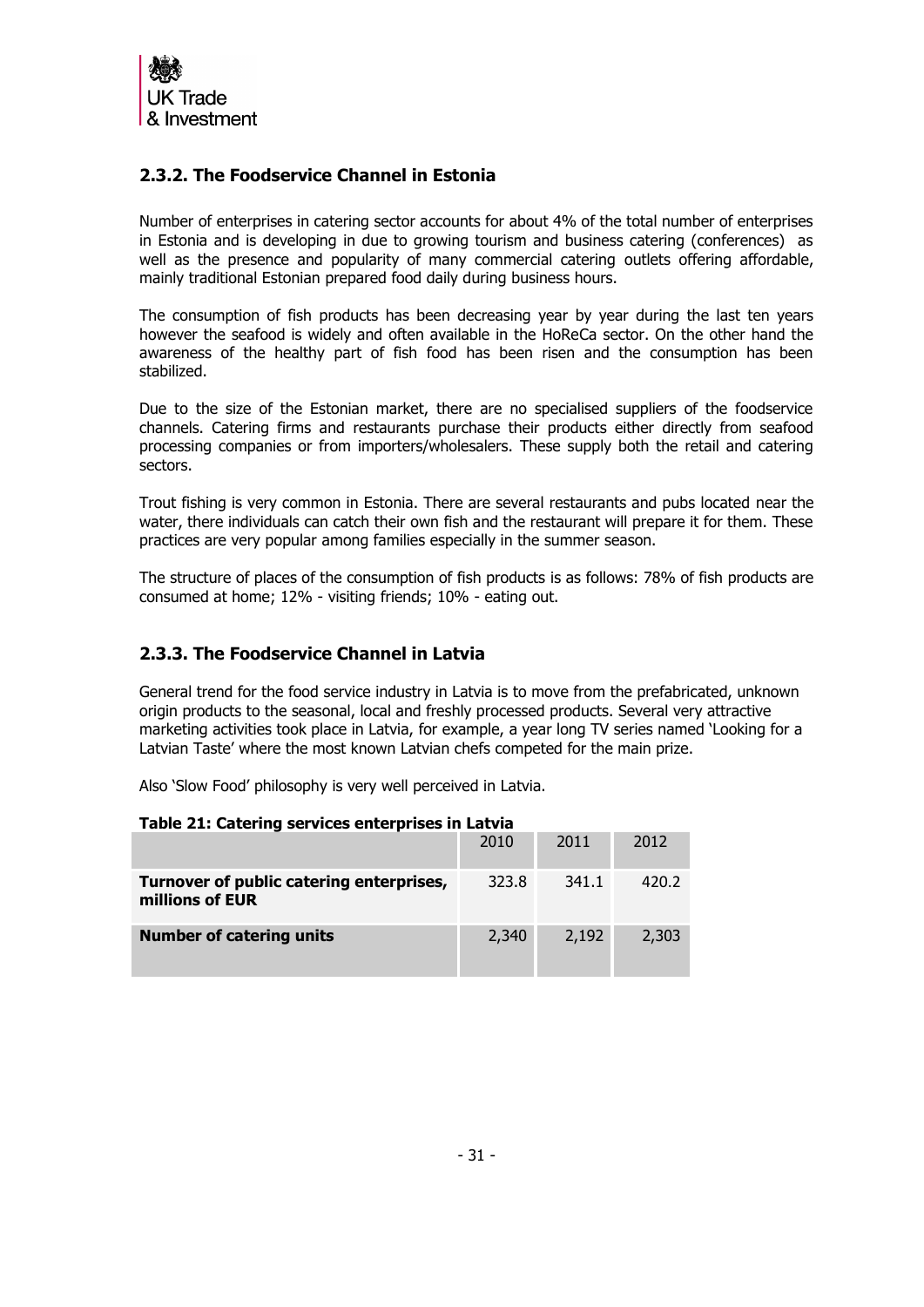

# <span id="page-31-0"></span>**2.4. Key Regulations and Tariffs**

## <span id="page-31-1"></span>**2.4.1. Labelling**

The Baltic States are members of the European Union, therefore the legislation that applies to food sold in the Baltics market complies with the EU food legislation.

The Directive 2000/13/EC of the European Parliament and of the Council on the approximation of the laws of the Member States relating to the labelling, presentation and advertising of foodstuffs dated 20 March 2000 (Journal of Laws No. L 109 dated 06/05/2000 as amended) sets out basic requirements for food labelling in the EU. Fish labelling legislation is specified in the Council Regulation (EC) 104/2000, which has also been implemented in the Baltics.

Labelling on all food products sold to consumers in retail and offered to catering establishments in Lithuania is required to be easy readable and understandable. Food labelling should not mislead consumers about any aspect of food product, including its nature, composition, method of manufacture, "use by" date, etc., make false claims about its characteristics or suggest that it has special features. Nutrition labelling is voluntary, unless a manufacturer is making a nutritional or health claim about the food.

Labelling on food products must contain the following information in the Lithuanian language:

- The name of the product;
- The list of components of the product;
- Net weight of the product or the number of product pieces;
- Shelf life indication ("use by" or "best before" date);
- Any special storage conditions or instructions of use;
- The name and address of the manufacturer or packer located within the EU and the country of origin;
- Detailed information about the place of origin in the case if, in the absence of such information, the consumer would be misled about the true origin of the food product;
- Information whether a food product contains alcohol, sweeteners, sugar and sweeteners, aspartame, more than 10% polyols, caffeine and quinine or glycyrrhizin acids;
- Information whether a food product contains any of the following allergens: cereals containing gluten, crustaceans, molluscs, eggs, fish, peanuts, soybeans, milk, nuts, celery, mustard, sesame seeds, sulphur dioxide and sulphites.

Additional requirements apply to seafood:

- Commercial name of species;
- Production method used: "caught in" for wild fish, "farmed" or "cultivated" for aquaculture products;
- Catch area.

As of 13th of December, 2014, Regulation (EU) No 1169/2011 of the European Parliament and of the Council of 25 October 2011 on the provision of food information to consumers will replace the current requirements for the labelling of food products set out in the Directive 2000/13/EC and the nutrition labelling requirements of the Directive 90/496/EEC. Some of the new requirements of this Regulation include:

- Introduction of a minimum font size for mandatory information;
- Allergen labelling for foods sold unpackaged;
- Labelling requirements for food products sold via the internet:
- $-$  Country of origin labelling;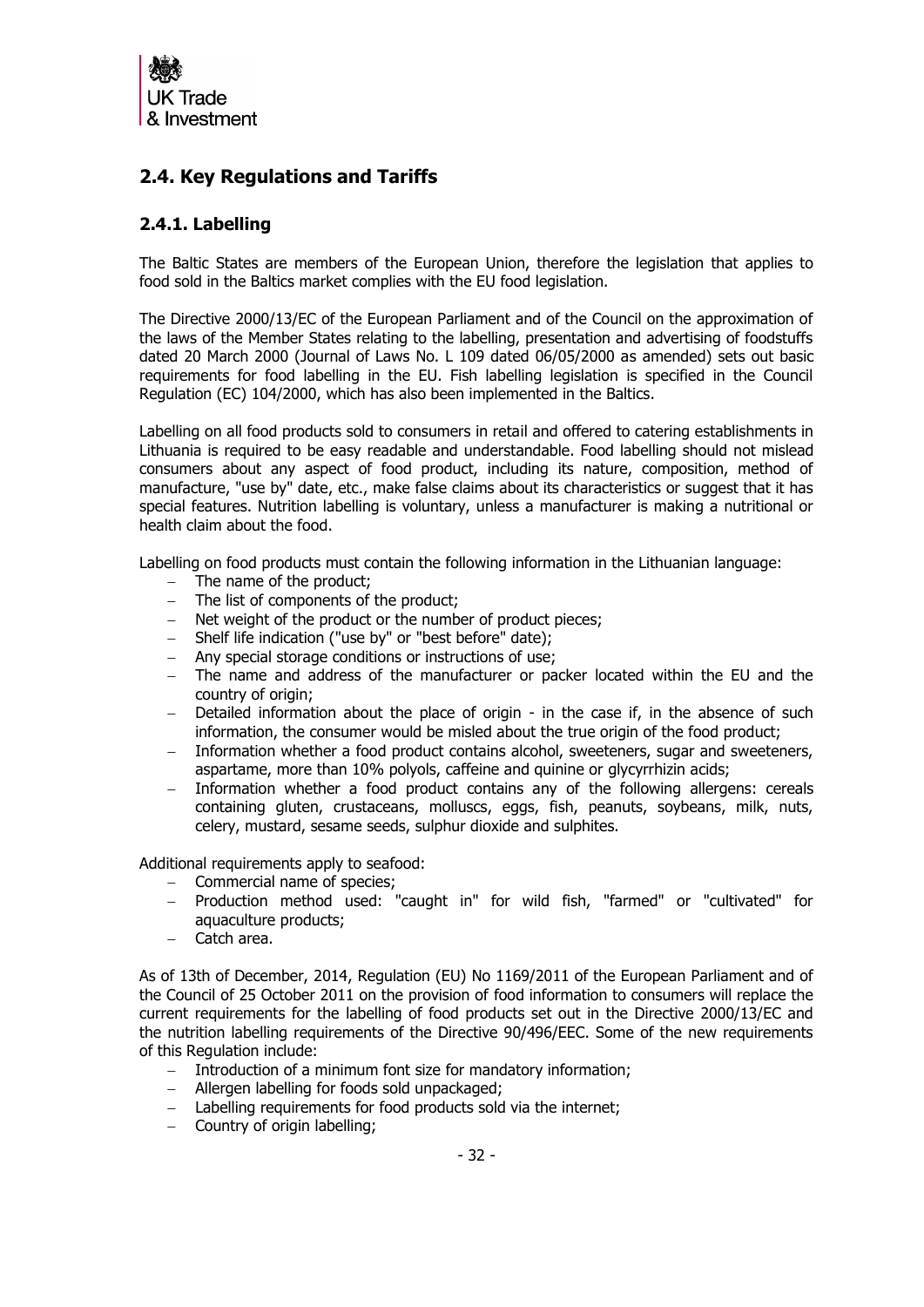

Mandatory nutrition labelling for many pre-packaged food products.

The Regulation will apply with the exception of point (l) of Article 9(1) (mandatory nutrition declaration), which shall apply from  $13<sup>th</sup>$  December, 2016, and Part B of Annex VI (25 specific requirements regarding the designation of minced meat), which already came into force starting from the  $1<sup>st</sup>$  of January, 2014.

Furthermore, a health certificate issued by a government-approved veterinarian from the UK must accompany all seafood shipments to Lithuania.

# <span id="page-32-0"></span>**2.4.2. Organic Farming**

The Regulation on organic aquaculture animal (fish, molluscs, crustaceans) and seaweed production (Commission Regulation (EC) No 710/2009 laying down detailed rules on organic aquaculture animal and seaweed production) entered into force on 1 July 2010. Certification in the member States used to be based on private standards or national specifications, but the new Regulation imposes minimum criteria to be used in all countries of the European Union. The new EU logo for organic products, the "Euro-leaf" (see picture below), must be affixed to prepackaged organic aquaculture products produced in the EU.

Organic products of Lithuanian origin sold in Lithuania are also certified by a Lithuanian certification body EKOAGROS [\(www.ekoagros.lt\)](http://www.ekoagros.lt/).

In order to determine organic products produced in Latvia from the imported ones, Association of Biological Farming has introduced the Trade Mark ' Latvian Ecoproduct'.

Regarding imported organic products, Euroleaf mark should be used in Latvia.

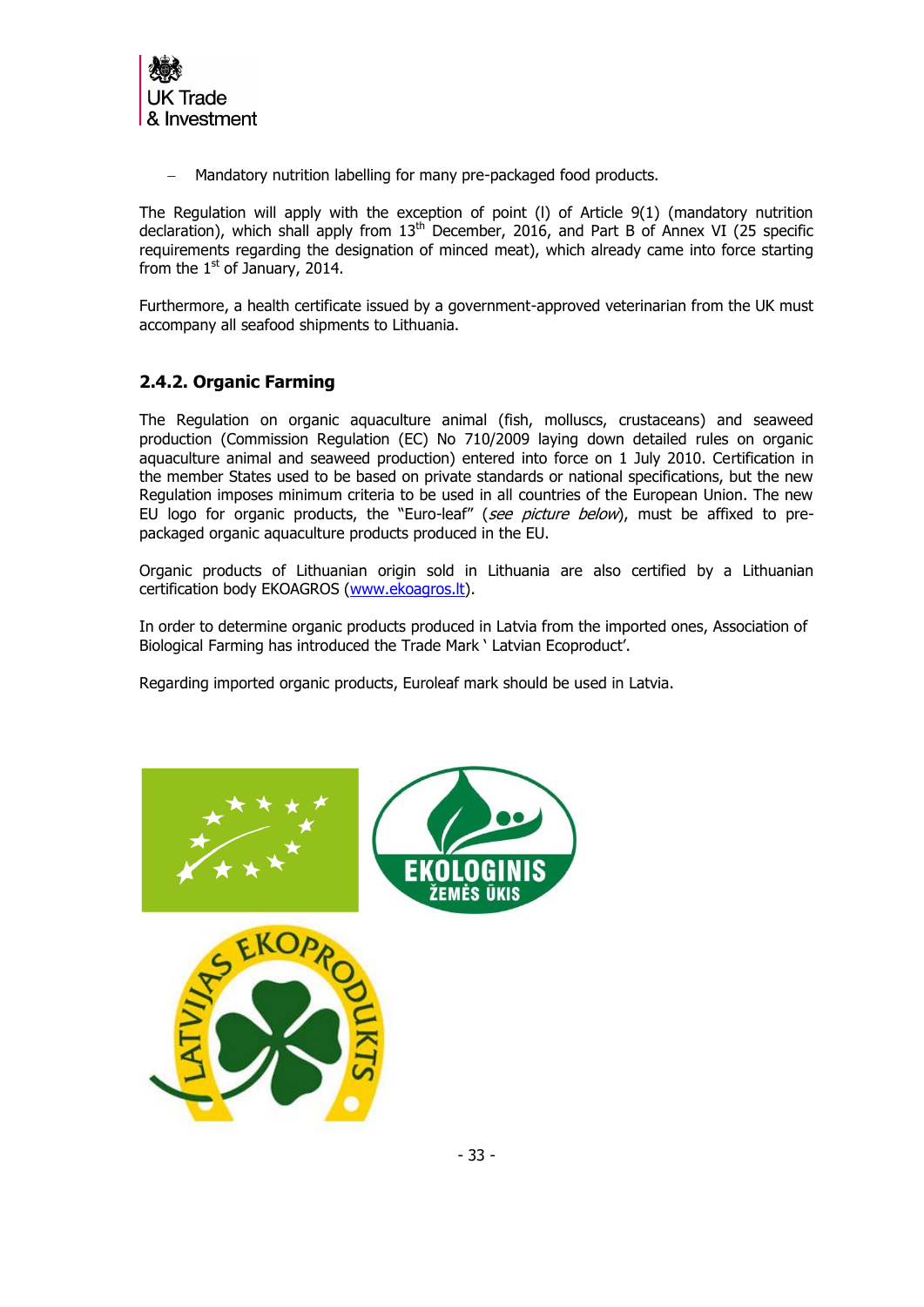

# <span id="page-33-0"></span>**2.4.3. Tax on food**

As a member of the EU, UK suppliers are not subject to import tariffs.

VAT on food is 20% in Estonia VAT on food is 21% in Latvia VAT on food is 21% in Lithuania.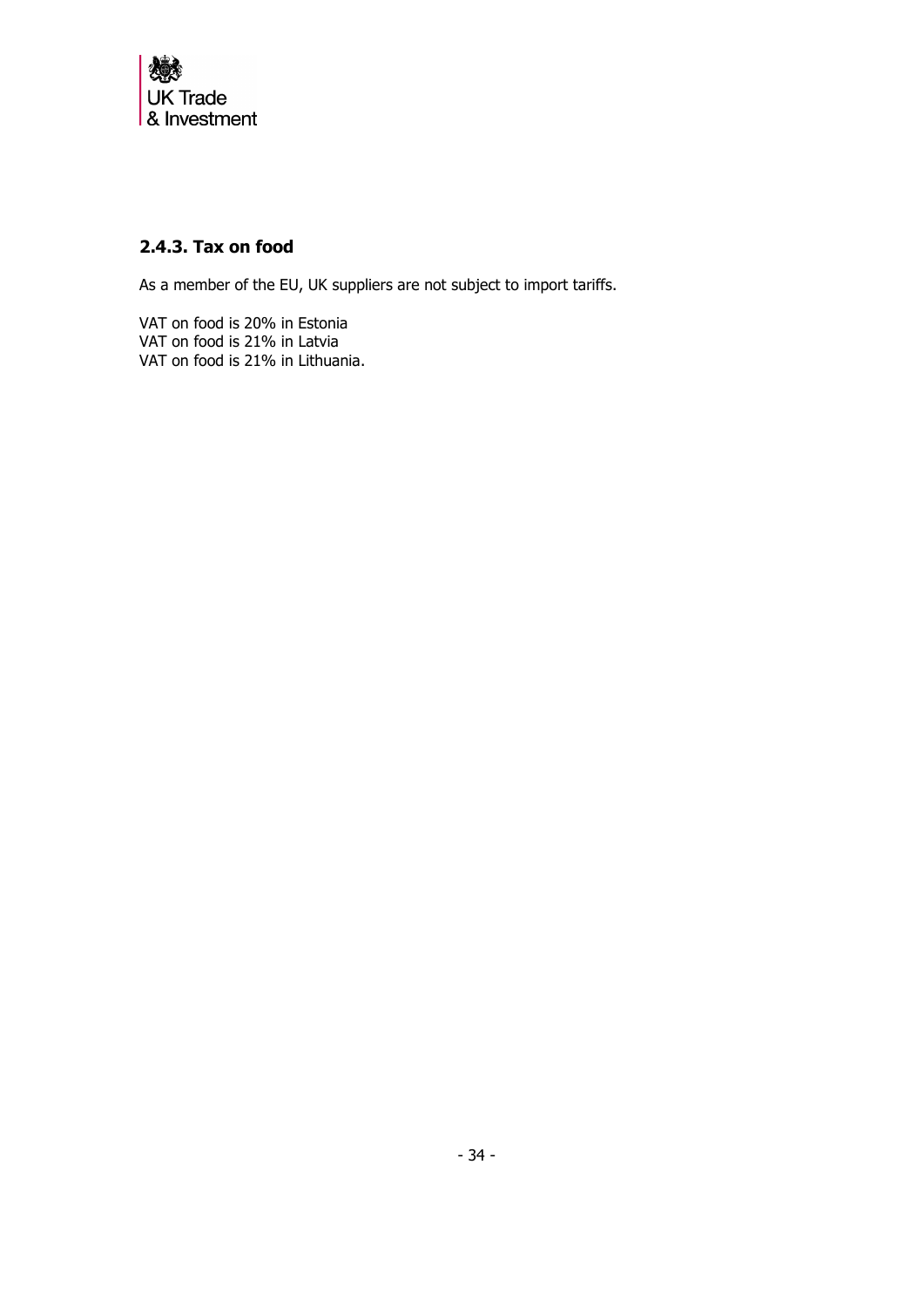

# <span id="page-34-0"></span>**2.5. Tips and Useful Links**

# <span id="page-34-1"></span>**2.5.1. Associations and Public Organisations in Lithuania**

| <b>MINISTRY OF AGRICULTURE OF THE</b><br><b>REPUBLIC OF LITHUANIA</b>                                | Address: Gedimino ave. 19, LT-01103<br>Vilnius, Lithuania<br>Web: www.zum.lt<br>Tel: +370 5 2391111<br>Fax: +370 5 2391212<br>E-mail: zum@zum.lt                         |
|------------------------------------------------------------------------------------------------------|--------------------------------------------------------------------------------------------------------------------------------------------------------------------------|
| <b>FISHERIES SERVICE UNDER THE MINISTRY</b><br>OF AGROCULTURE OF THE REPUBLIC OF<br><b>LITHUANIA</b> | Address: J. Lelevelio str. 6, LT-01102<br>Vilnius, Lithuania<br>Web: www.zuv.lt<br>Tel: +370 5 2391175<br>Fax: +370 5 2391176<br>E-mail: info@zuv.lt                     |
| <b>NATIONAL FISH PROCESSORS AND TRADERS</b><br><b>ASSOCIATION</b>                                    | Address: S. Konarskio str. 29, LT-03123<br>Vilnius, Lithuania<br>Tel: +370 5 2161626<br>Fax: +370 5 2161626<br>E-mail: akvavyt@takas.lt                                  |
| <b>FISH PRODUCTS AUCTION OF KLAIPEDA</b>                                                             | Address: Nemuno str. 40B, LT-93277<br>Klaipėda, Lithuania<br>Web: www.zuvuaukcionas.lt<br>Tel: +370 46 365657<br>Fax: +370 46 365657<br>E-mail: zuvu.aukcionas@gmail.com |
| <b>LITHUANIAN ASSOCIATION OF</b><br><b>MANUFACTURERS OF FISH PRODUCTS</b>                            | Address: Nemuno str. 42, LT-93277<br>Klaipėda, Lithuania<br>Tel: +370 46 345045<br>Fax: +370 46 345045<br>E-mail: <i>Ifpa@takas.lt</i>                                   |
| <b>BALTIJOS ŽVEJAS - ASSOCIATION OF</b><br><b>FISHERMEN AND FISH PROCESSORS</b>                      | Address: Nemuno str. 40B, LT-93277<br>Klaipėda, Lithuania<br>Tel: +370 46 341141<br>Fax: +370 46 341141<br>E-mail: baltzvej@takas.lt                                     |
| <b>LAMPETRA - ASSOCIATION OF LITHUANIAN</b><br><b>FISHERY COMPANIES</b>                              | Address: Lietuvininkų str. 26-3, LT-99179<br>Šilutė, Lithuania<br>Tel: +370 441 52289<br>Fax: +370 441 52289<br>E-mail: info@lampetra.w3.lt                              |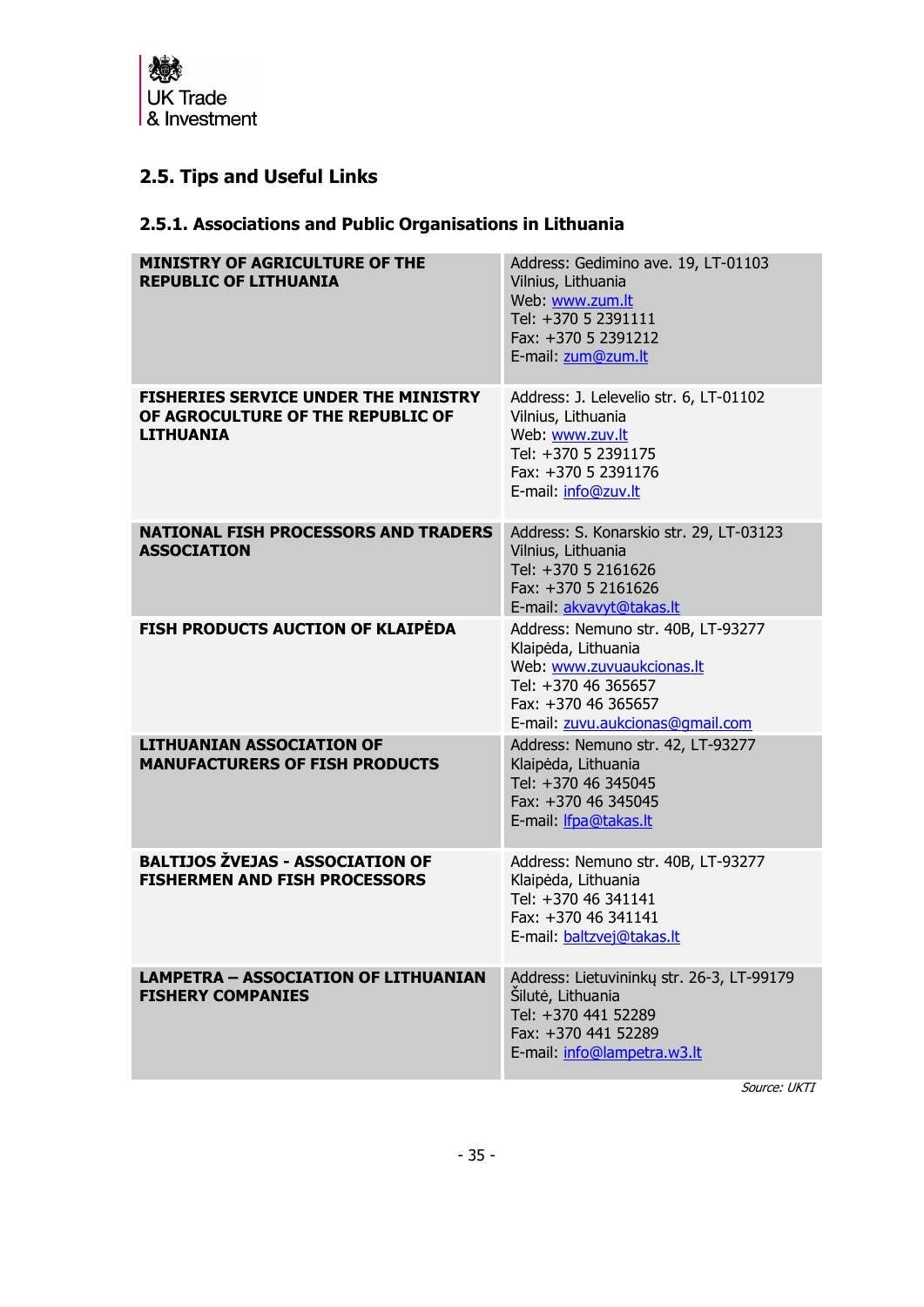

# <span id="page-35-0"></span>**2.5.2. Associations and Public Organisations in Latvia**

| <b>MINISTRY OF AGRICULTURE</b><br>Department of Fishing Industry<br>Address: 2 Republic Square, LV-1981,<br>Latvia<br>Web: www.zm.gov.lv<br>Tel: +371 67 027 820<br>E-mail: zm@zm.gov.lv<br><b>VETERINARY AND FOOD BOARD</b><br>Address: 30 Peldu Street, LV-1050, Latvia<br>Web: www.pvd.gov.lv<br>Tel: +371 67 095 230<br>E-mail: pvd@pvd.qov.lv<br><b>CANNEDFISH, LATVIAN FISH PROCESSING</b><br>Address:<br><b>UNION</b><br>Web: www.cannedfish.lv<br>Tel: +371 29 135 899<br>E-mail: imants.cirulis@cannedfish.lv<br><b>LATVIAN FISHERIES ASSSOCIATION</b><br>Address:<br>Web: N/a<br>Tel: +371 22 314 975<br>E-mail: zv.flote@dtg.lv<br>Address:<br><b>NATIONAL FISHERIES PRODUCTION</b><br><b>ASSOCIATION OF LATVIA</b><br>Web: N/a<br>Tel: +371 22 314 975<br>E-mail: zv.flote@dtg.lv |              |
|-----------------------------------------------------------------------------------------------------------------------------------------------------------------------------------------------------------------------------------------------------------------------------------------------------------------------------------------------------------------------------------------------------------------------------------------------------------------------------------------------------------------------------------------------------------------------------------------------------------------------------------------------------------------------------------------------------------------------------------------------------------------------------------------------|--------------|
|                                                                                                                                                                                                                                                                                                                                                                                                                                                                                                                                                                                                                                                                                                                                                                                               |              |
|                                                                                                                                                                                                                                                                                                                                                                                                                                                                                                                                                                                                                                                                                                                                                                                               |              |
|                                                                                                                                                                                                                                                                                                                                                                                                                                                                                                                                                                                                                                                                                                                                                                                               |              |
|                                                                                                                                                                                                                                                                                                                                                                                                                                                                                                                                                                                                                                                                                                                                                                                               |              |
|                                                                                                                                                                                                                                                                                                                                                                                                                                                                                                                                                                                                                                                                                                                                                                                               | Source: HKTI |